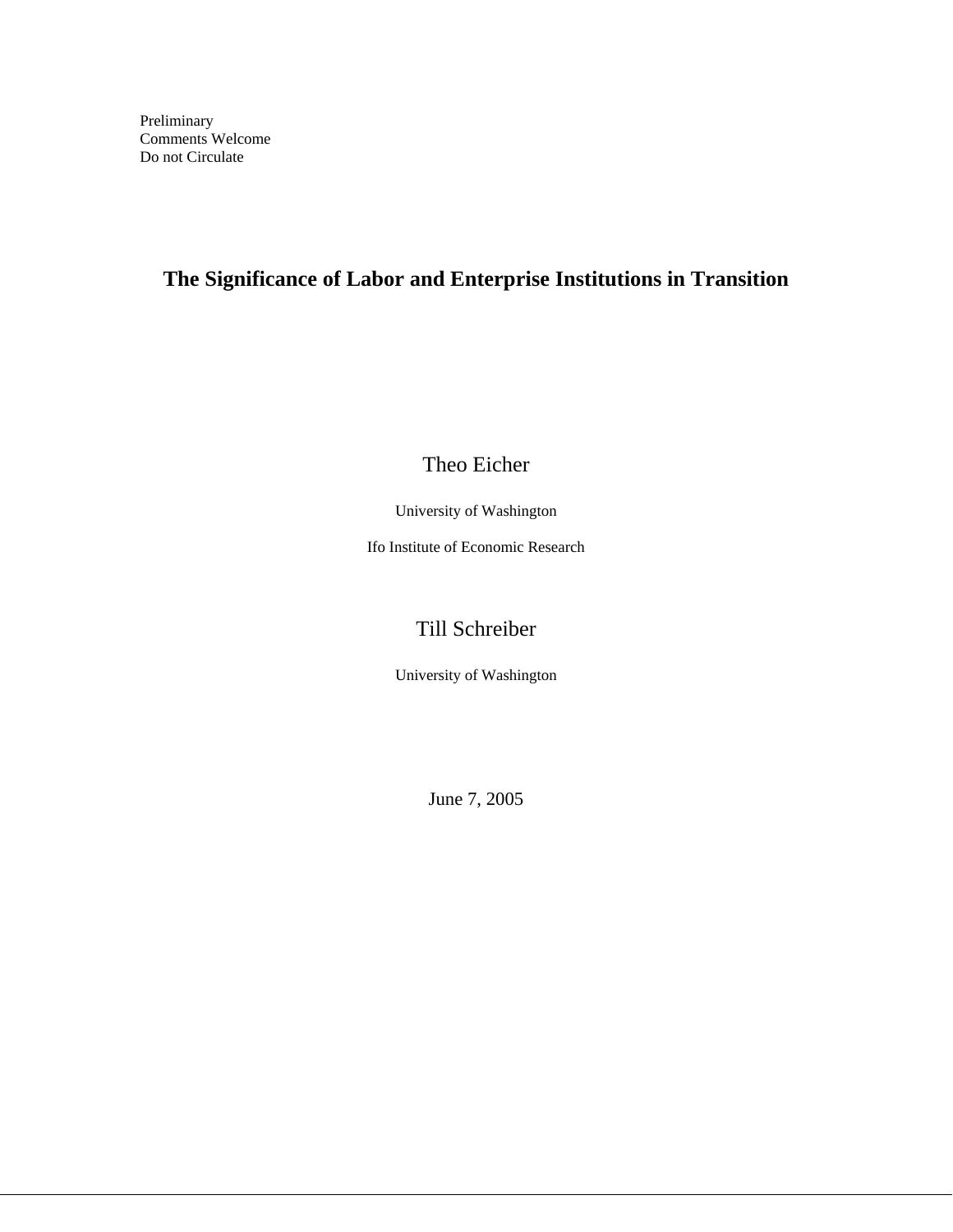### **1. Introduction**

Starting with the seminal papers by Hall and Jones (1999) and Acemoglu et al. (2001), economists have focused great attention on the importance of institutions to explain differences in levels of development, given by standards of living across countries. The literature has since evolved to examine how institutions may have impacted the economic performance of transition countries. Transition countries are of particular interest in the study of economic institutions since the experienced rapid institutional and economic change.

 Eicher and Schreiber (2004) and Beck and Laeven (2005) have shown that the experience of the transition economies after the destruction of the Iron Curtain can also be used as a natural experiment to establish the importance of institutions for economic growth. Beck and Laeven show in a cross section that the change in institutions matters for economic growth between 1992 and 2002. Eicher and Schreiber show that change in enterprise institutions away from central planning towards high-level OECD standards has statistically and economically significant effects on growth rates in panel regressions. This implies that ongoing reform is just as crucial as initial conditions.

 The identification of the dynamic effects of institutions is limited by the availability of data and Eicher/Schreiber and Beck/Laeven focus exclusively on enterprise institutions as they related to enterprise reform and political institutions as they relate to the openness of the political regime (as instruments). Arguably the most important aspect of transition is the human dimension, where massive contingents of labor have to be relocated within the economy to minimize both the output gap and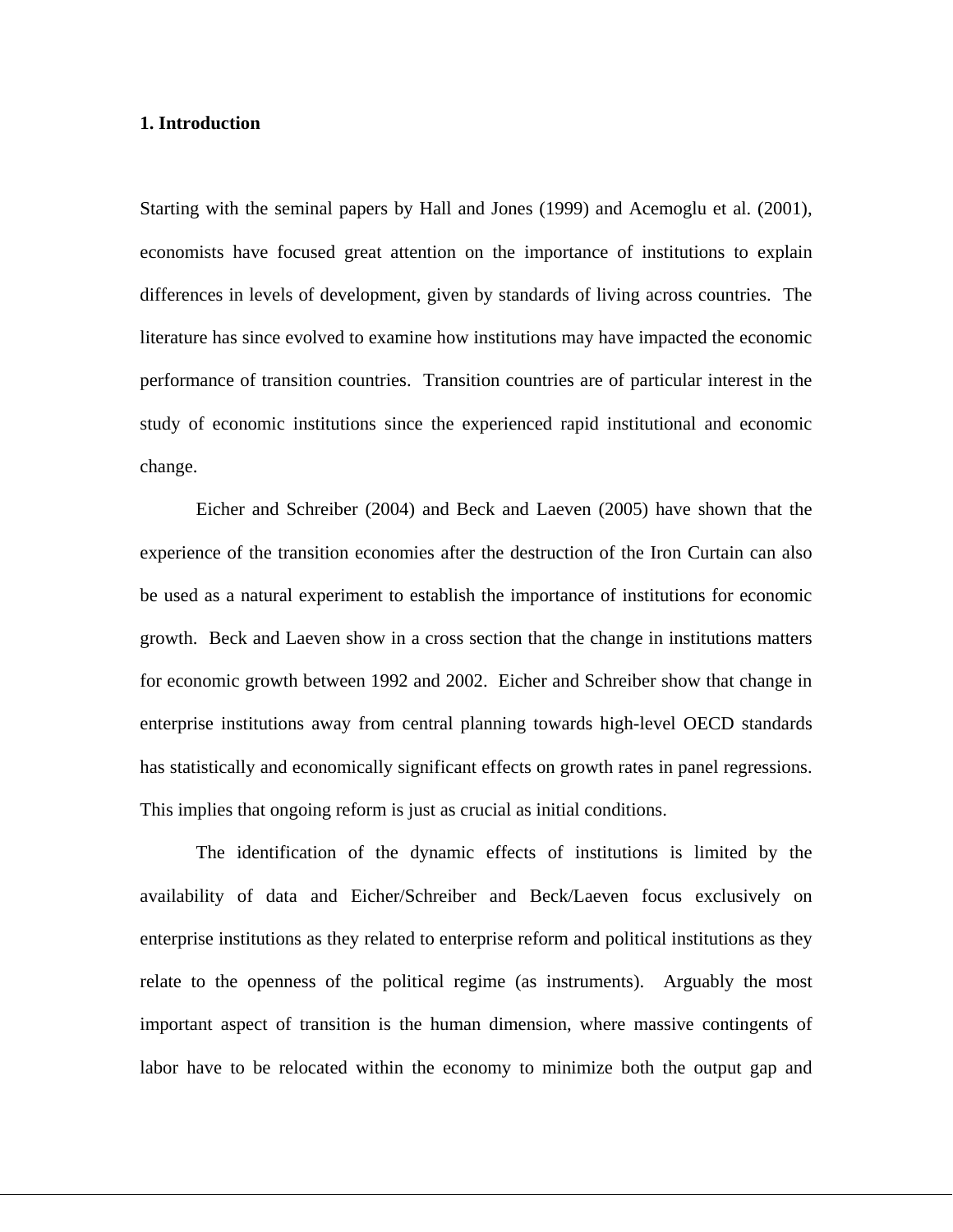unemployment. On the other hand one might argue that any change in enterprise institutions is absolutely worthless if it is not supported by institutional change that affects the key factor of production: labor.

 Labor market institutions are particularly important as catalysts or obstacles in this reallocation process. Depending on the specific transition country, institutional reform programs have aimed at removing trade barriers, revamping the tax system, restructuring government spending, spurring financial liberalization, privatizing stateowned enterprises, or some combination of these (Forteza and Rama 2001). However, reforms were adopted in piece meal fashion, conditioned on each countries specific socio-economic-political situation. Given the mixed results of reforms, some have argued that key supports to institutional change, such as institutions allowing for the relaxation of labor market rigidities, may have limited the economic impact of valuable enterprise reforms.

 We will examine the influence of labor market institutions on economic performance and juxtapose the effects of enterprise and labor institutions in influencing economic growth in transition economies. If labor costs are restricted and cannot respond to incentives, supply and demand, it is only natural to assume that enterprise reforms cannot exert their (full) on the economy. This slows not only the labor reallocation process, but also distorts investment and international competitiveness to undermine the entire enterprise reform. Most fundamentally, however, the success of enterprise reforms seems fundamentally undermined when reallocation of labor away from the state-run firms to dynamic new private firms is stifled by inappropriate old or new labor market institutions during transition. While the depth and duration of the transition contractions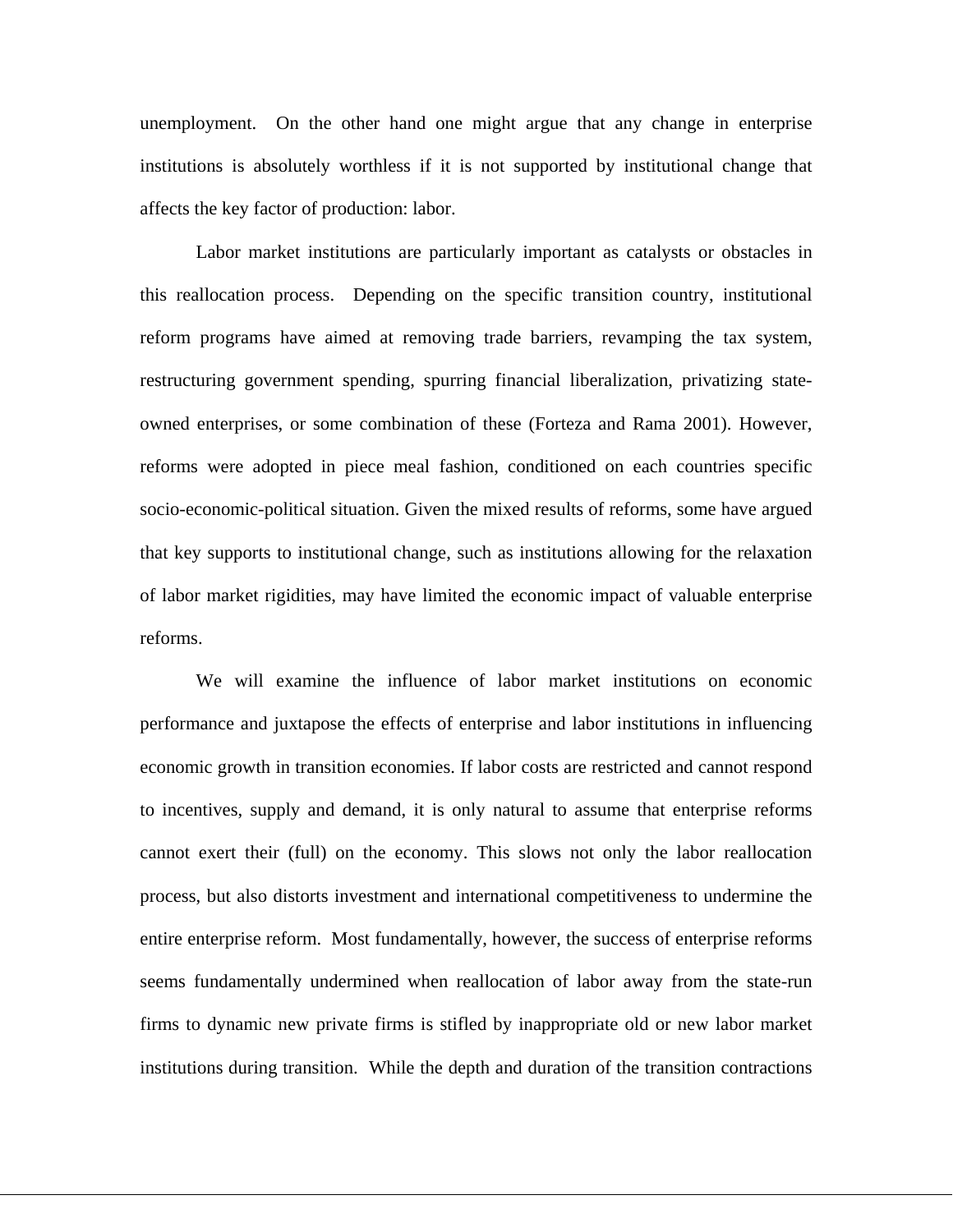was unexpected in all former communist economies, it has also been suggested that such difficulties in shifting labor between sectors due to labor market imperfections may have been the leading cause. (Atkeson and Kehoe,  $1996$ )<sup>1</sup>

 Fortza and Rama (2001) also point out that labor market institutions also affect transition in political rather than just economic fashion. Transitions and restructuring create winners and losers and the resistance by loosers can only be overcome with appropriate compensation Alesina and Drazen, 1991, and Fernández and Rodrik, 1991) Our measures of the labor market are sufficiently broad to identify both economic and political effects of labor market institution reform. We extend our previous work on enterprise institutions in the transition process by including a large number of broad proxies for labor market institutions. We are interested in identifying the individual effect of labor market institutions on growth, as well as their relative importance compared to other institutions – specifically those that affect enterprise regulations.

 We cast a wide net to include as many proxies for labor market institutions as possible. Hence we commence by presenting cross-country evidence for a wide array of labor institution indicators and compare their significance to the impact of enterprise institutions on growth. The initial exercise is limited to cross section analysis since most labor market indicators are not available in time series format. The results are surprisingly unambiguous in that in all but one of these regressions enterprise institutions are highly significant whereas labor market characteristics never achieve a 10 percent

1

 $1$  Other reasons for the slow adjustment have been explored: tight macroeconomic policies (Bhaduri, Kaski and Levcik, 1993; Rosati, 1994); credit crunch (Calvo and Coricelli, 1992); disorganization among suppliers, producers and consumers (Blanchard and Kremer, 1997; Roland and Verdier, 1999); switch from controlled to uncontrolled monopolistic structure (Li, 1999; Blanchard, 1997);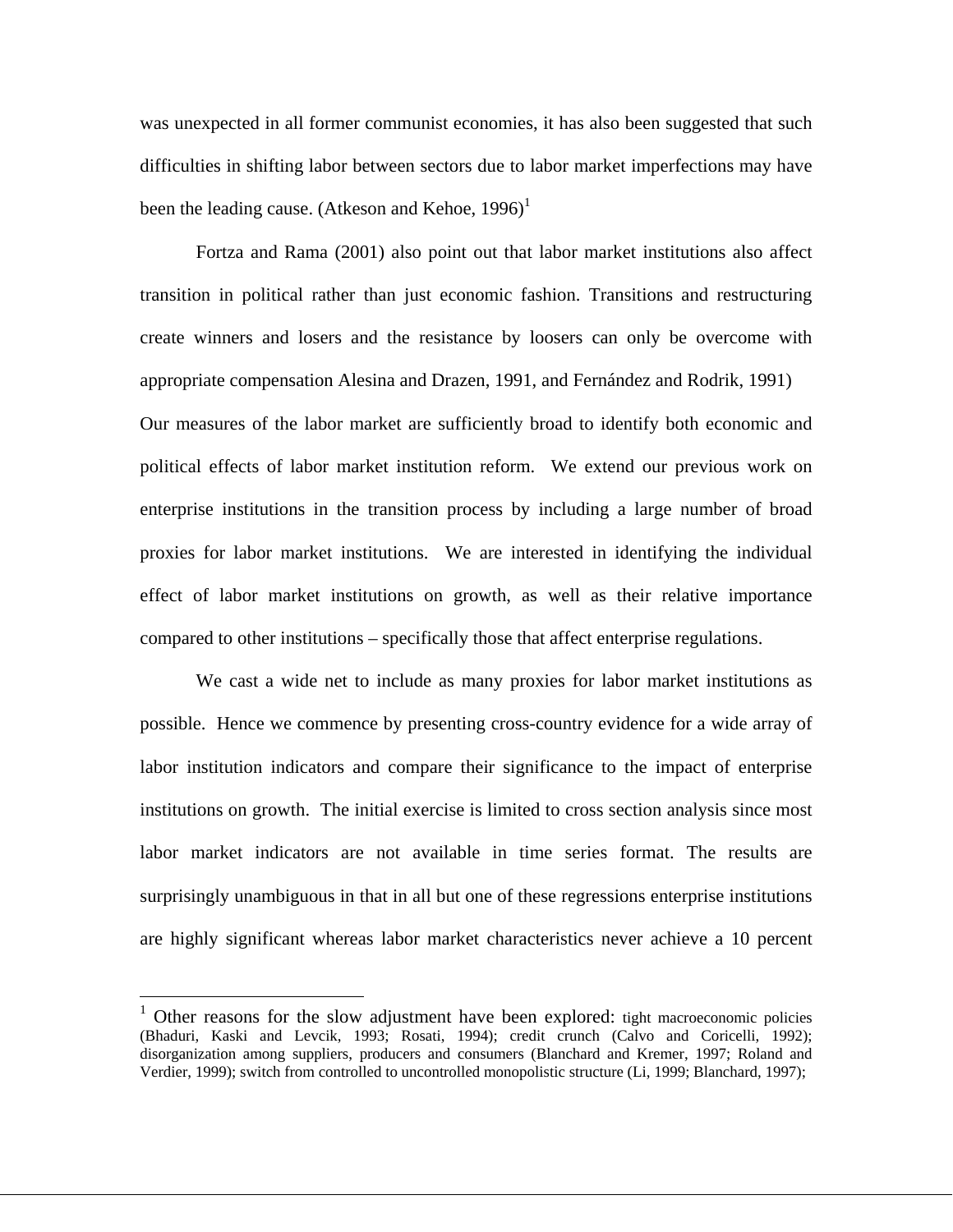significance level. This might indicate that in the early stages of transition the fortunes of the economy – as measured by economic growth – were determined largely by enterprise reform and not labor market reforms.

 Then we proceed to panel analysis and introduce two variables that have both a time and cross sectional dimension. The minimum wages as a fraction of average wages, is thought to reflect restrictions on hiring - in particular for less educated workers. In addition we utilize the size of the unofficial (shadow) economy which has been identified by Lemieux et al. (1994), Friedman et al. (2000), Eilat and Zinnes (2000, 2002), Johnson et al. (1997), Forteza and Rama (2002) as a good measure of labor market institutional quality. The shadow economy is thought to closely reflect the burden of labor market regulation, the unemployment rate, the degree of unionization, and the degree of competitiveness. In countries with better direct data on labor market institutions, these measures are highly correlated with the size of the shadow economy.

 In section 2 we first provide an overview of the data, then in section 3 we present the results from cross-sectional regressions. Next, in section 4, we analyze the relative importance of enterprise institutions, the size of the shadow economy, and the percentage of the minimum wage of average wages for the growth experience in the panel of transition economies from 1991 – 1997. We can show that economic institutional change has larger effects on growth than the size of the shadow economy or minimum wages even when controlling for country fixed effects. Section 5 includes a robustness check as to the degree of correlation of enterprise institutions and the size of the shadow economy. It is shown that our index of enterprise institutions does not have much explanatory power for the size of the shadow economy. This arguably supports the work cited above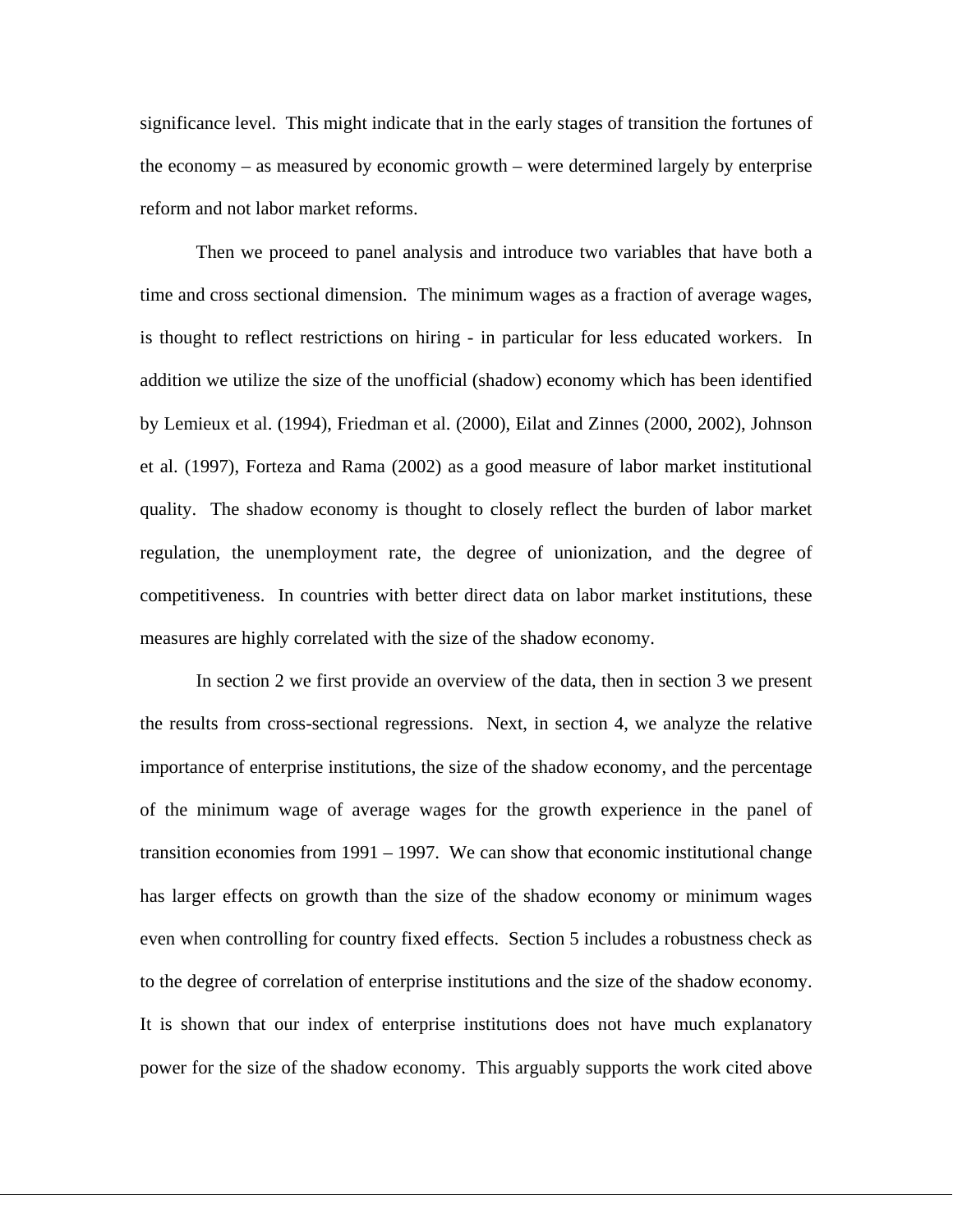that the size of the shadow economy likely reflects other institutional factors including labor market characteristics. Section 6 concludes.

### **2. Data**

Following Eicher and Schreiber (2004), we construct a composite index that reflects enterprise institutions using eight EBRD reform indicators (EBRD 2000, 2001, 2002). This data includes 26 transition countries in Central and Eastern Europe, as well as the Former Soviet Union from 1991 – 2001. The enterprise institutions index is an average of institutional progress towards high-level OECD standards of eight individual indices: Price liberalization, foreign exchange and trade liberalization, small and large scale privatization, enterprise reform, competition policy reform, banking sector reform, and reform of non-banking financial institutions. The index is normalized to lie between 0 and 1, where 0 means complete central planning, and 1 symbolizes enterprise institutions that have advanced to OECD quality levels.

 As our measure of the shadow economy we use data from Eilat and Zinnes (2000). They derive estimates for the size of the shadow economy relative to official GDP by using the electricity approach. Changes in electricity consumption are compared to changes in official GDP, and discrepancies are then attributed to changes in the share of the unofficial or shadow economy. Perhaps the shadow economy is the crudest indicator of labor market inflexibility, but it is at the same time also the best one available in time series. The link between the shadow economy, employment and institutions is, however, quite close. Boeri and Garibaldi (2002) propose, for example, a matching model of the labor market where shadow employment when firms and workers are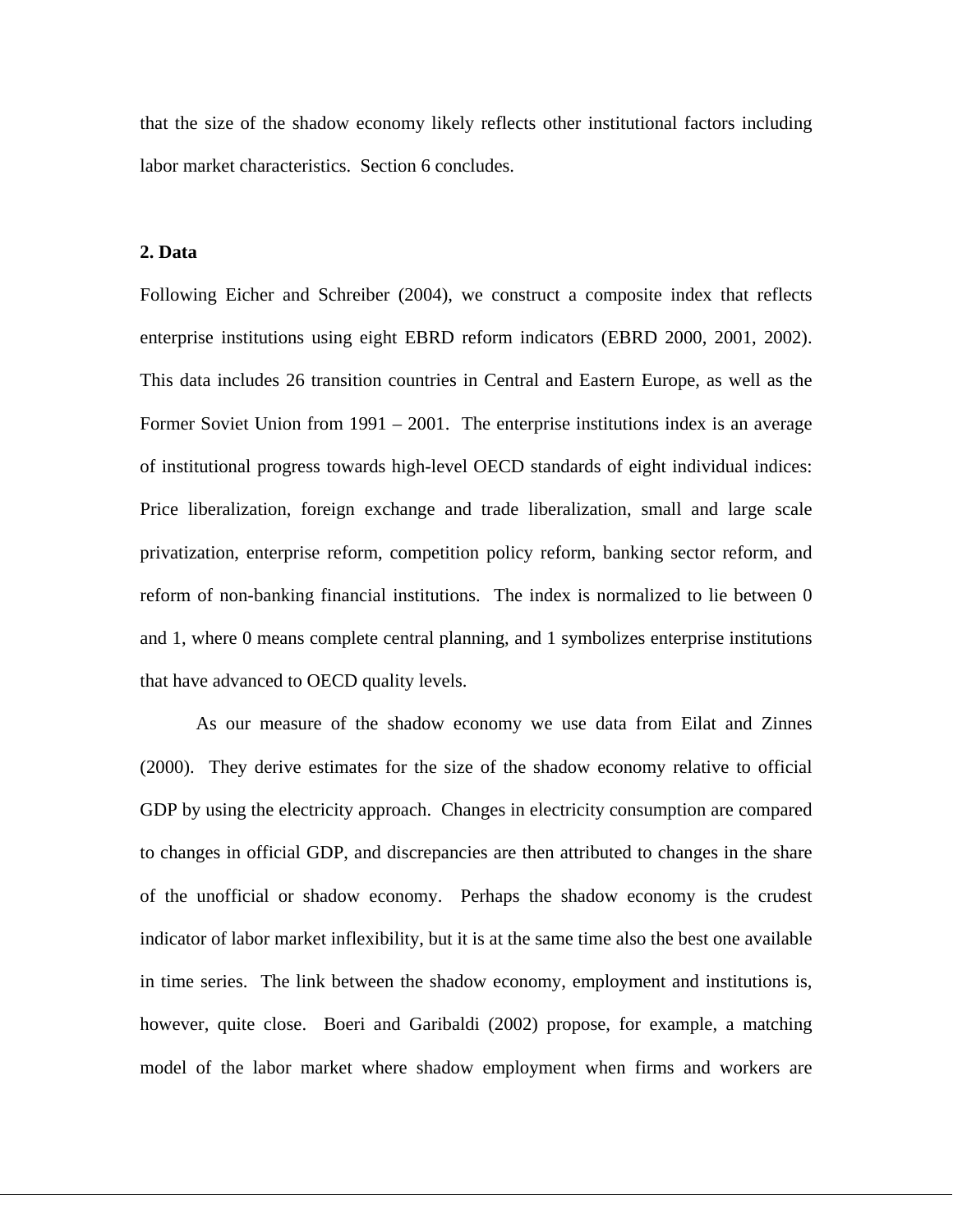overburdened regulations. The shadow economy thus allows firm to escape from excessive labor taxation, onerous and inappropriate regulation, and corruption in government institutions. Also, in the presence of foreign exchange restrictions, the avoids the vagaries of currency instability.

 World Bank (2003) provides four labor market indicators: Flexibility-of-firing, flexibility-of-firing, conditions-of-employment, and employment-law. These lie between 0 (least restricted) and 1 (most restricted). We also use social security and pension contributions as percentages of total wages, and the size of the minimum wage in percent of average wages from the World Bank.<sup>2</sup> Finally we employ data for the employment ratio in 1991 from the UNICEF TRANSMONEE database. Purchasing power parity per capita GDP is obtained from the WDI database. Table 1 shows descriptive statistics of the data for our cross-sectional analysis:

#### **3. Institutional Determinants of Income: Cross-Sectional Evidence**

Fortza and Rama (2001) find that labor market reforms and institutions affect the success of reforms, but probably more for political than economic reasons. We would like to examine the evidence whether labor market institutions or enterprise institutions (or perhaps both together) affected economic performance in transition economies. Eicher and Schreiber (2004) have shown that enterprise reforms *caused* differences in growth and income in transition countries after 1991. Using independence prior to 1988 as an instrument for early enterprise institutions in 1991, they find that a move 10 percent

1

 $2^2$  The data can be found at:

http://lnweb18.worldbank.org/eca/eca.nsf/Sectors/ECSPE/84BCF033AC636F0885256A940073F4E7?OpenDocument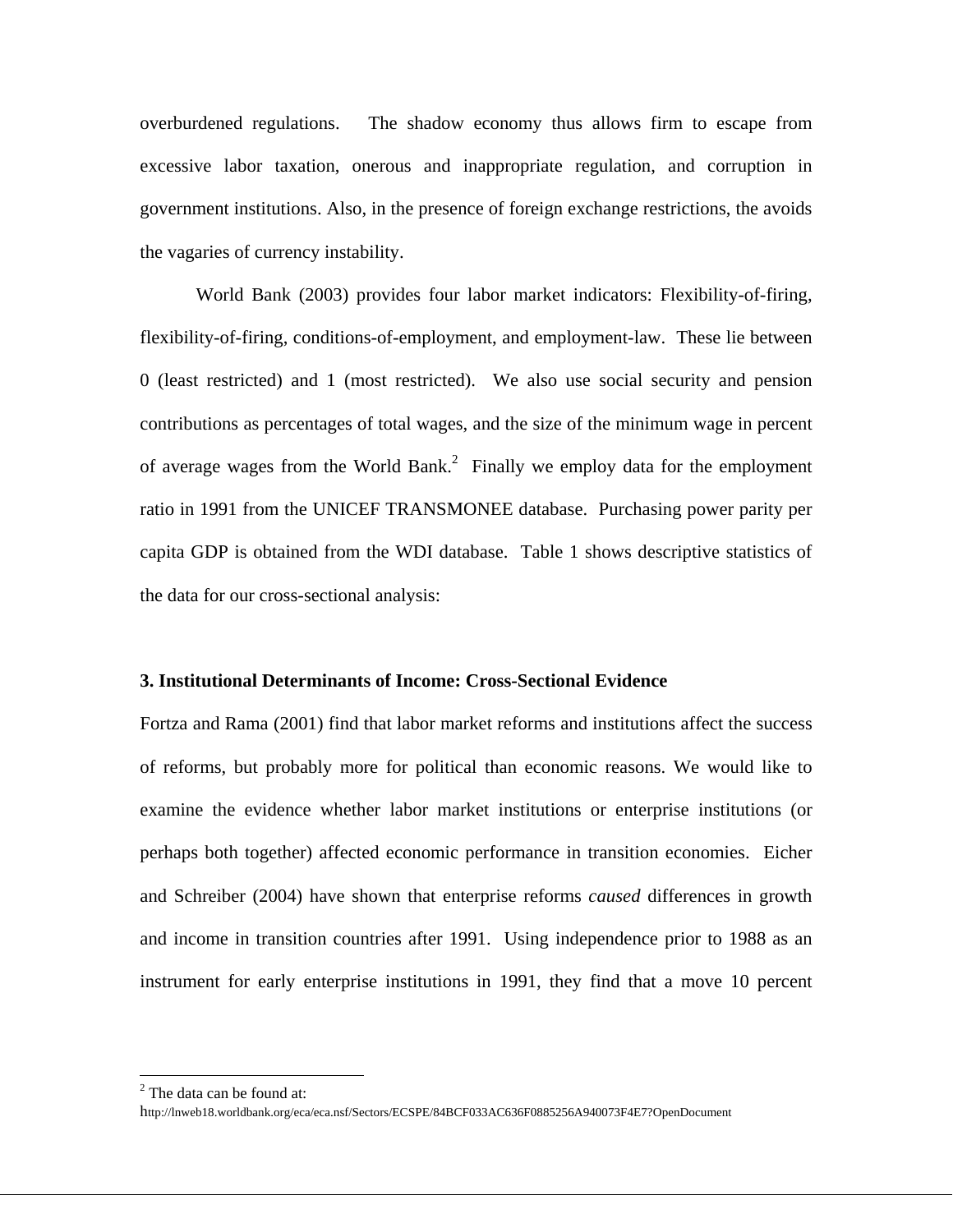closer to advanced-level OECD standards in 1991 increases income by roughly 38 percent in 2001.

 Here we seek to examine the robustness of our results in Eicher Schreiber (2004) with respect to the inclusion of various labor market indicators. There are several problems involved in examining both labor and enterprise institutions. Estimates on labor market institutions exist only in cross sections or in small samples in panel data. The most comprehensive study (Feldmann 2005) uses pooled OLS with an unbalanced panel of 12 countries over a maximum of 4 years. One might think that the advantage of the individual country or small sample approach is that the quality of data is high and comparable. However, just like the data on output, labor market data must be consumed with skepticism on transition economies. Here we take a completely different approach. We consider broader proxies for labor market institutions in order to obtain panel data from 1991-1997 the crucial years of transition, or we examine one cross section, but only with data that cover the lion share of countries. We introduce four indices from World Bank (2004) to capture regulation, social security and pension contributions, the early employment ratio, the size of the shadow economy in 1991, and the size of the minimum wage in percent of average wages in 1991.

 The results presented in table 2 are not promising. None of the labor market variables, with the exception of the early employment ratio, are significant at the 10 percent level once we control for enterprise institutions. Enterprise institutions remain, however, are highly significant in all regressions at just about the exact same level as we found in Eicher Schreiber (2004). The estimated effect of economic institutional change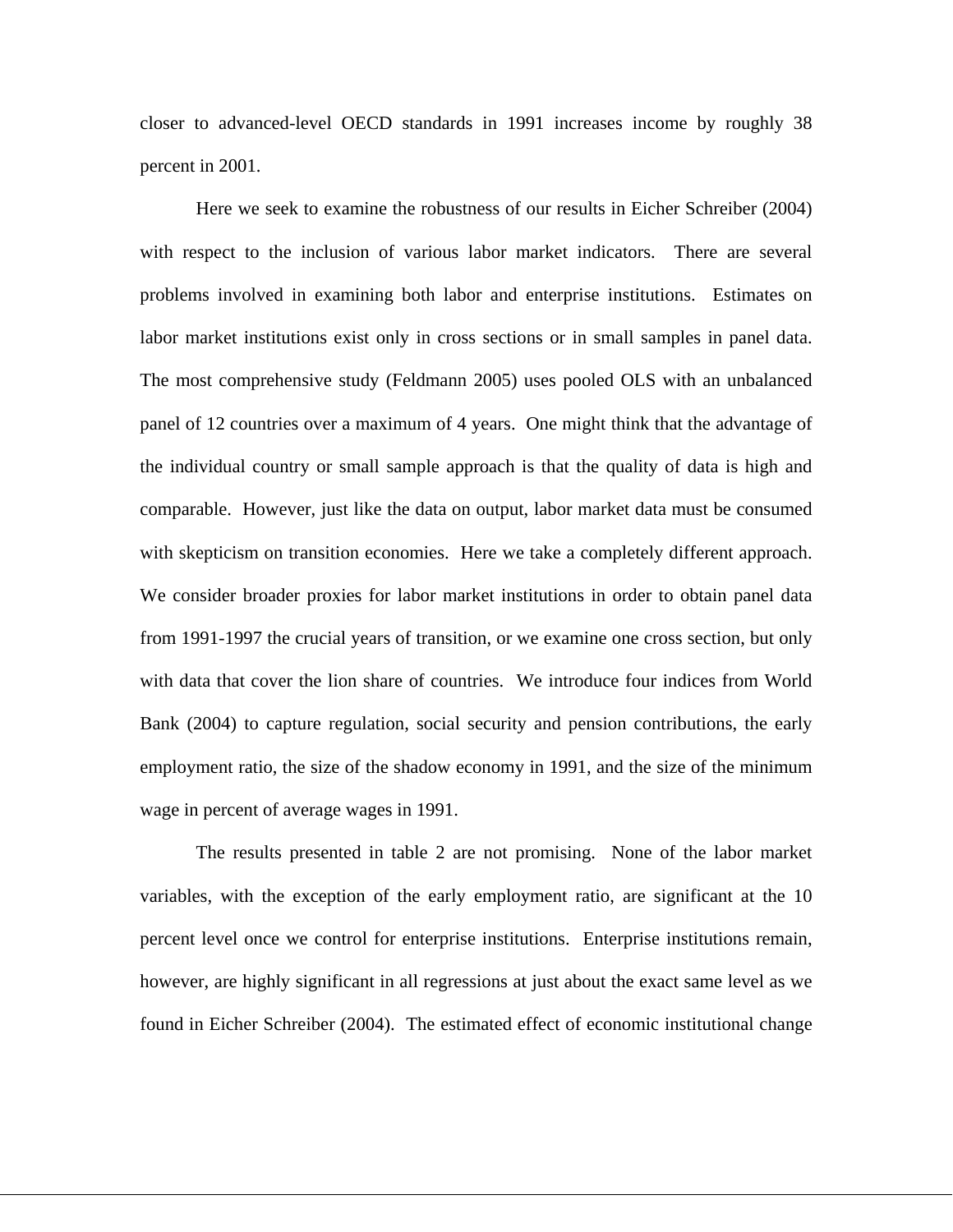(moving 10 percent closer to OECD standards) is still shown to increase of income by 31 to 48 percent over 10 years.

 These results seem to indicate that labor market institutions were not as important for the growth experience in transition countries as broadly defined enterprise institutions. We also construct a composite labor market indicator which is normalized to lie between 0 (least restrictive) and 1 (most restrictive).<sup>3</sup> Using this index along with the composite enterprise institutions index confirms again that labor market never manage statistical significance at the ten percent level, even when their effect is aggregated into one index variables.

 The final approach we can explore is factor analysis. Instead of calculating a simple average index, we seek to ascertain the weights of five different labor market indices in a composite index endogenously via factor loading. The factor analysis is performed by using five labor market variables: the flexibility index that includes both hiring and firing, an employment index that includes both employment law and conditions of employments, social security contributions, the size of the shadow economy, and the employment ratio.<sup>4</sup>

 The rotated factor loadings in Table 3 indicate that factor 1 represents restrictive labor market regulations whereas factor 2 indicates the generosity of the welfare state

 $\overline{a}$ 

 $3$  We include the flexibility indices for hiring and firing, the employment index for employment law and conditions of employment, social security contributions, the size of the shadow economy, and the employment ratio. We do not include pension contributions in this index as this would lead to a loss of 5 out of 21 observations. To ensure that all indices conform to 0 being the most restrictive and 1 being the least restrictive we transformed the flexibility index, the employment index, and the size of the shadow economy according to the following simple equation: (original index  $-1$ )  $*$  (-1). Since we only have 16 observations for the size of the minimum wage as percentage of average wages we replace it in the index by the overall mean of the available observations for the five missing countries for which all other indices are available.

<sup>&</sup>lt;sup>4</sup> Again we leave out the size of pensions contributions and this time also the size of the minimum wage since these are available for a smaller number of countries only.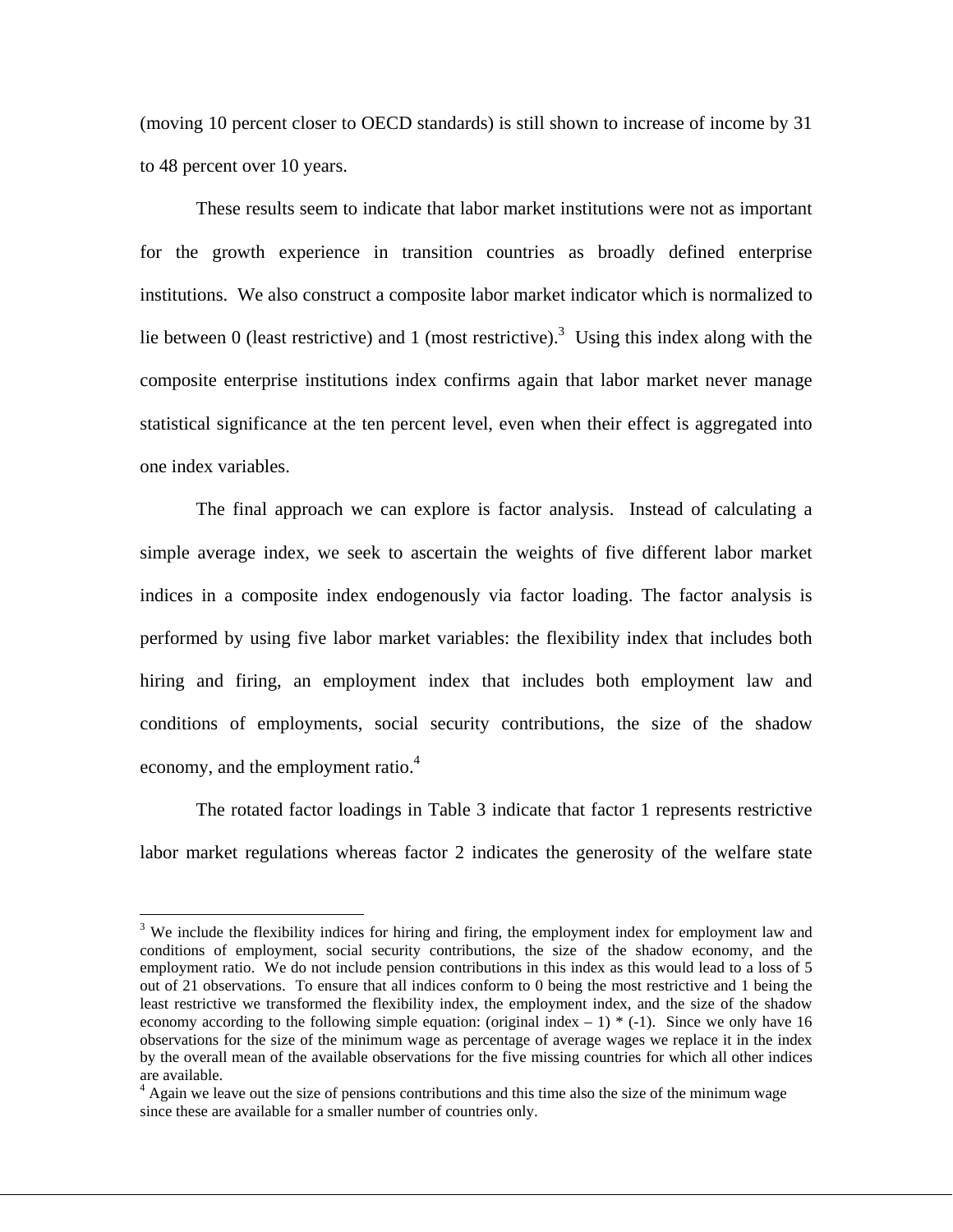(high social security contributions) and the attractiveness of the shadow economy. Introducing both these factors in our cross-country regressions does not lead to statistically significant coefficient estimates whereas again the coefficient on enterprise institutions stays highly significant. It may be possible that the cross section is simply to short a snapshot to capture the diverse experiences in transition countries, their various levels of initial starting points, their differential speeds of reform and economic development. Hence we conjecture that panel evidence has a much better chance to identify the impact of labor market regulations on growth in transition economies. The only downside to the approach is the fact that few labor indicators are available on a time series basis in transition economies.

#### **4. Institutional Determinants of Growth: Panel Evidence**

 In order to execute a full fledged panel analysis that allows us the opportunity to analyze a broad cross section of transition economies, we examine the time series data for the size of the shadow economy, and for the size of the minimum relative to average wages. We now introduce both our composite index of enterprise institutions and these additional two variables into a fixed effects panel regression which estimates

$$
\hat{Y}_{i,t} = \alpha + \beta I_{i,t} + \gamma \ln Y_{i,t-1} + \delta SE_{i,t} + \lambda MW_{i,t} + \eta_i + \varepsilon_{i,t}
$$
\n(1)

where  $\hat{Y}_{i,t}$  is growth in country *i* at time *t*, *I* is the enterprise institutions index described above, *Y* is the income level, *SE* is the size of the shadow economy as a fraction of official GDP, MW is the minimum wage as a fraction of average wages,  $\alpha$  is a constant, and  $\eta_i$  captures country-specific fixed effects.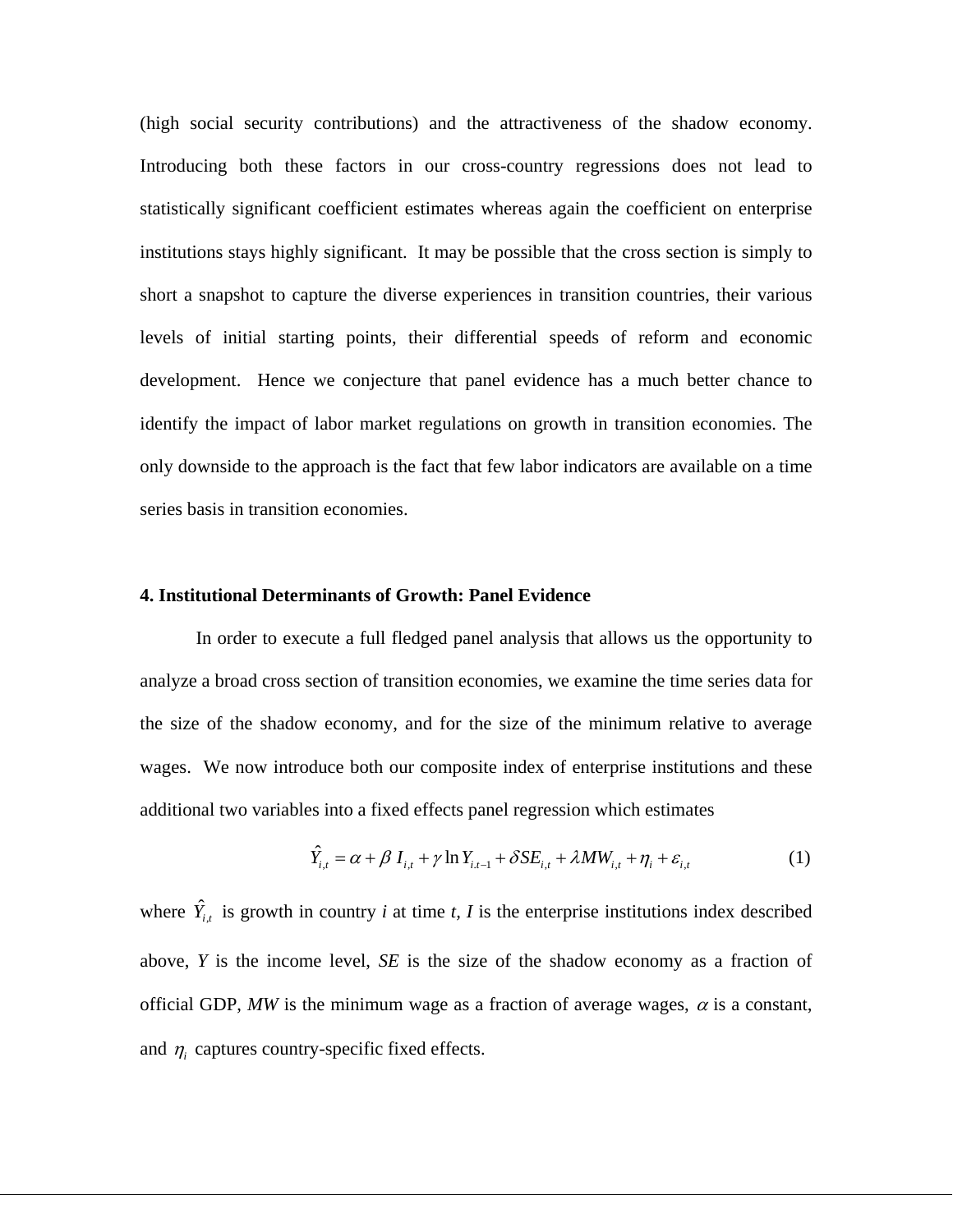The regression in equation (1) is estimated using the system-GMM estimator from Blundell and Bond (1998). The results are presented in Table 4. Column 1 replicates the results from Eicher and Schreiber (2004) for the shorter time span 1991 – 1997. It shows that economic or enterprise institutions are highly significant and cause large growth effects even after controlling for lagged GDP and country fixed effects.

 Introducing the size of the shadow economy into the regression as an additional explanatory variable hardly changes the estimate on enterprise institutions. Column 2 now indicates that our first proxy for labor market institutions exerts a statistically significant effect on output. Specifically, a reduction of the shadow economy (as a share of the official economy) by ten percent increases economic growth by 0.86 percent. Here we have evidence that labor reforms may well jointly determine the growth fortunes of the economy, although the enterprise institutions have an effect that is about 4 times as large in terms of their effect on output.<sup>5</sup> A change of economic (or enterprise) institutions ten percent closer to advanced-level OECD standards is shown to increases economic growth by 3.6 percent per annum, even when we control for the size of the shadow economy (as a proxy for labor market institutions). Furthermore, the coefficient on enterprise institutions is still significant at the one percent level. Hence enterprise institutions are not only economically but also statistically more significant in the determination of economic growth in transition countries. In column 3 we introduce the size of the minimum wage as a percentage of average wages in the regression along with the index of enterprise institutions. The minimum wage is not significant, in fact the

<u>.</u>

<sup>&</sup>lt;sup>5</sup> The size of the unofficial economy, according to varying estimates, ranges from roughly  $8 \sim 30$  percent for most advanced level OECD countries (see Schneider and Enste 2000). It reaches, yet rarely exceeds, the size of official GDP in developing countries in our sample. So both measures normally include values between 0 and 1 and their estimated coefficients can thus be readily compared.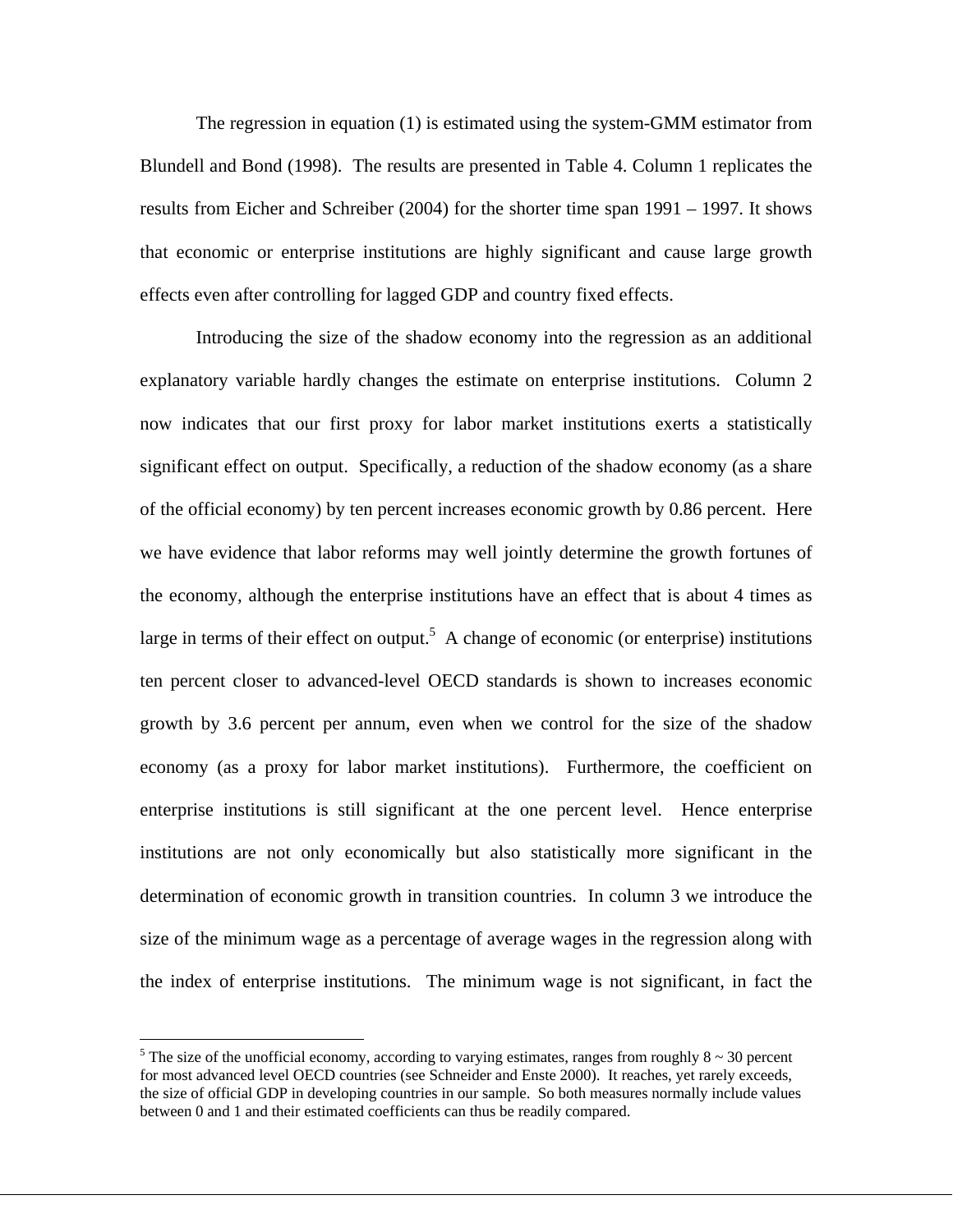point estimate is remarkably close to zero. Enterprise institutions again remain highly significant.

 Finally, column 4 reports how enterprise and labor market intuitions fare when all three indices are included in one panel regression. Again, enterprise institutions retain their large point estimate which is significant at the one percent level. The size of the minimum wage is not statistically significant and the size of in the informal economy remains marginally significant with a point estimate that is largely unchanged. In all regressions in table 4, a Sargan test of overidentifying restrictions does not reject the null hypotheses of correct specification of the GMM instruments at any usually employed levels of significance, suggesting that the system-GMM approach is valid.

 The results presented in table 4 again confirm our preliminary finding from the cross section. Specifically, although we find evidence that labor market institutions (when included via the size of the shadow economy) have an impact on growth, it is enterprise reform that really drove economic growth across transition economies. Labor market characteristics do not seem to have much additional explanatory power for differences in growth in our panel once we control for enterprise institutions.

### **5. Robustness: Interdependence of Enterprise and Labor Market Institutions**

In this section we show that our composite index of enterprise is not correlated with the size of the shadow economy. We also provide additional evidence that the shadow economy is mainly influenced not by enterprise reform but largely by labor market institutions.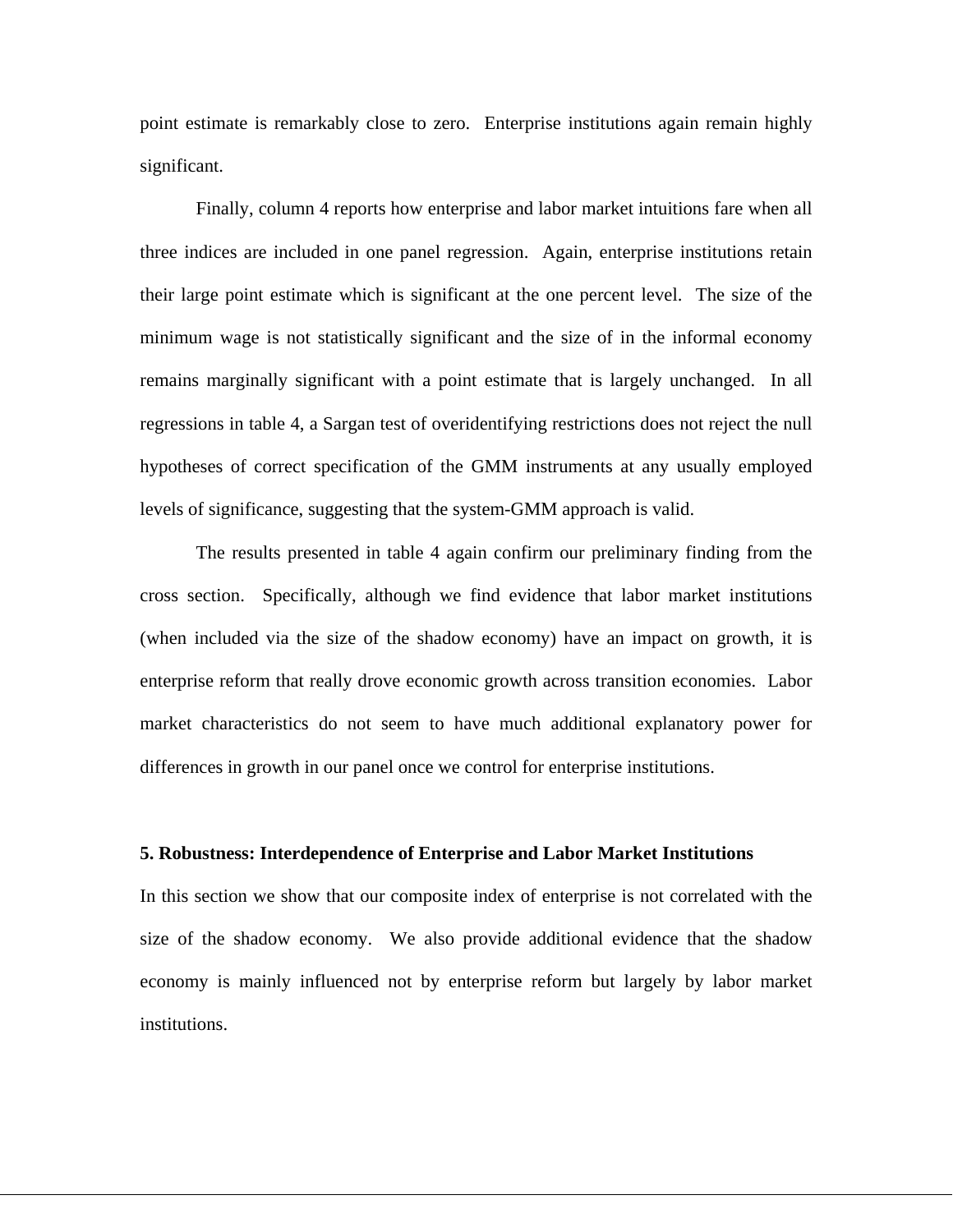The two columns of Table 5 show a regression of the *change* in the size of the shadow economy from 1991 – 1997 on initial enterprise institutions in 1991 and the (log) level of GDP per capita at PPP in 1991. The first column shows OLS results, the second column the results of an instrumental variables regression with independence prior to 1989 as an instrument for enterprise institutions in 1991. Here we use the same argument as in Eicher and Schreiber (2004), which can also be found in Beck and Laeven (2005) that early institutions at the time of the destruction of the Iron Curtain likely influenced early institutional change. Countries that were independent prior to 1989 did not have to create completely new national institutions but could instead reconstruct their economic and political systems with those already in place. This argues for a significant and positive effect of a dummy variable of independence prior to 1989 on early institutions.

 Our first stage results confirm this hypothesis; the coefficient on the independence dummy is highly significant; a substantial amount of variation in early institutions can be explained. Enterprise institutions have the correct sign (better enterprise institutions lead to a smaller shadow economy), but are not statistically significant at the ten percent level in either the OLS or the IV regression.

 Table 6 shows cross-country regressions of the *level* of the shadow economy in 1997 on early enterprise institutions. Here we examine two different starting points 1991 and 1993. Again enterprise institutions are not significant in the OLS or in the IV regression, indicating that the two measures are hardly correlated for the countries in our sample.

 Table 7 present the results from panel regressions. In column 1, we regress the change in the size of the shadow economy on enterprise institutions, the lagged level of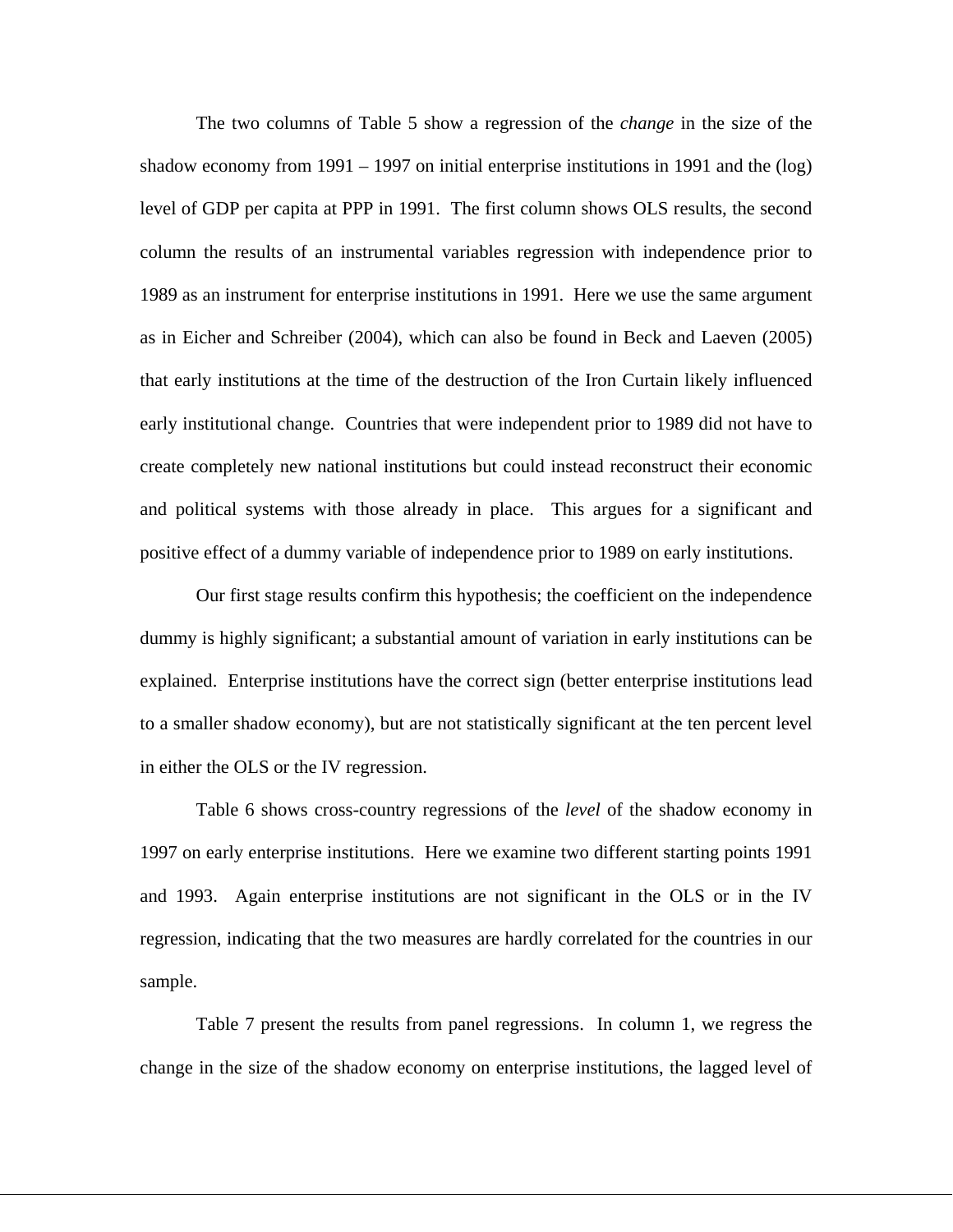the size of the shadow economy, and country fixed effects.<sup>6</sup> In column 2, we regress the size of the shadow economy on enterprise institutions, the lagged level of GDP per capita, and country fixed effects. We again estimate these dynamic panel regressions with the system-GMM estimator to avoid the bias from fixed effects OLS regressions.

When controlling for country fixed effects and using lagged levels and first differences as instruments, enterprise institutions are again only moderately significant in explaining changes in the size of the shadow economy. A move ten percent closer to OECD standards in enterprise institutions will reduce the size of the shadow economy as a fraction of official GDP by roughly 1.9 percent (column 1 in table 3). This effect however is only significant at the ten percent level. In a regression of the level of the shadow economy on the other hand, enterprise institutions are now not significant and have the wrong (positive) sign when controlling for the size of official GDP and country fixed effects.

 All these regressions lead us to conclude that the size of the shadow economy is influenced mainly by factors other than our index of enterprise institutions. Thus it can be introduced in growth regressions alongside enterprise institutions as a proxy for different institutions for which no time series data is available.

### **6. Conclusion**

1

We have shown that the main result of Eicher and Schreiber (2004) is robust to inclusion of labor market institutions and characteristics. Economic or enterprise institutions are significant, statistically and economically, in explaining differences in growth and

<sup>&</sup>lt;sup>6</sup> To ensure stationarity of the level of the size of the shadow economy we subtract common time means for each year for each country. This is the technique used in Eicher and Schreiber 2004 and Bond, Hoeffler, and Temple 2001.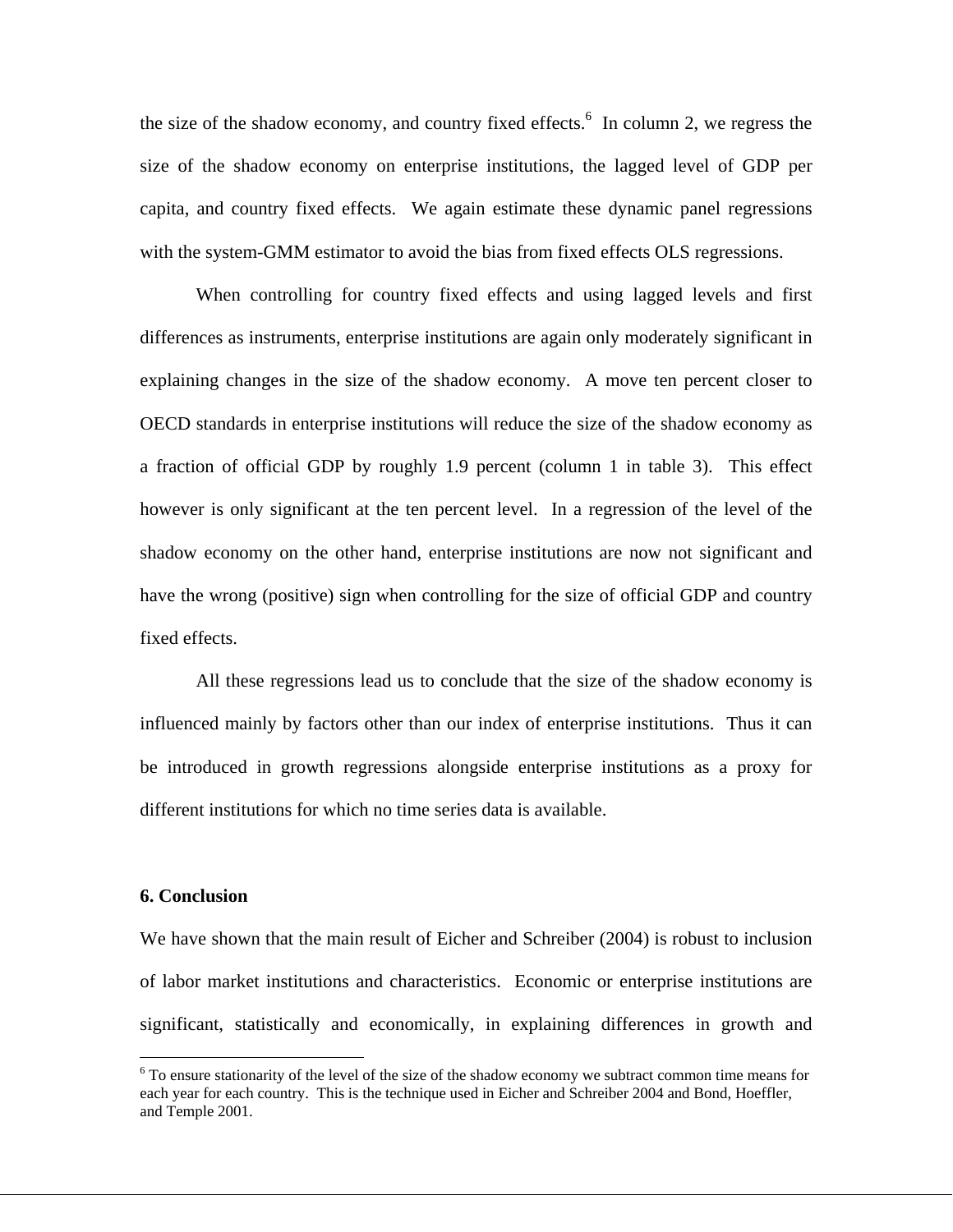income in our panel of transition that uses the eleven years after the destruction of the Iron Curtain as a natural institutional experiment. When enterprise institutions, the size of the shadow economy, and the size of the minimum wage relative to average wages are included in fixed-effects panel regressions with growth as the dependent variable, enterprise institutions are highly significant. A ten percent move closer towards advanced-level OECD standard enterprise institutions increases growth by 3.6 percent per annum and is significant at the one percent level. A decrease in the size of the shadow economy by ten percent (measured as the fraction of official GDP) on the other hand increases the official GDP growth rate by only 0.8 percent and is less significant statistically.

 These results provide a step towards a closer understanding of the importance of institutions for economic growth and development. More basic enterprise institutions such as the design of goods and financial markets may be more important for developing countries than labor market regulations.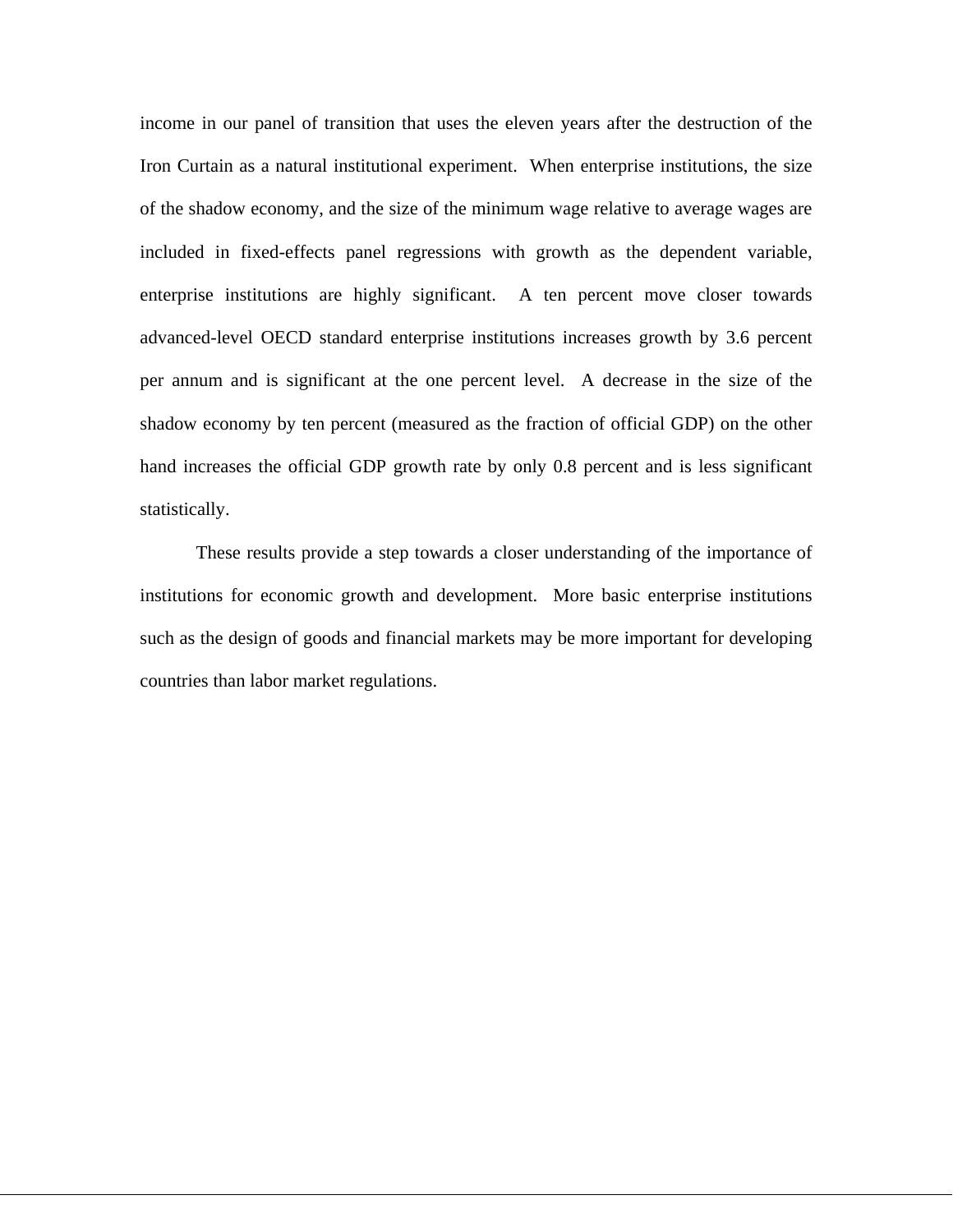#### **References:**

- Acemoglu, D., S. Johnson, and J. Robinson (2001). "The Colonial Origins of Comparative Development: An Empirical Investigation." *American Economic Review*, vol. 91, no. 5 (December), pp. 1369 – 1401.
- Atkeson, Andrew and Patrick J. Kehoe. 1996. "Social Insurance and Transition." International Economic Review. May, 37:2, pp. 377–402.
- Bhaduri, Amit, K. Kaski and Friedrich Levcik. 1993. "Transition from the Command to the Market System: What Went Wrong and What to do for Now?" Mimeo, Vienna Institute for Comparative Economic Studies.
- Blanchard, Olivier J. 1977. The Economics of Post-Communist Transition. Oxford: Clarendon Press.
- Blanchard, Olivier J. and Michael Kremer. 1997. "Disorganization." Quarterly Journal of Economics. 112:4, pp. 1091–126.
- Beck, Thorsten, and Luc Laeven (2005). "Institution Building and Growth in Transition Economies" Working Paper.
- Boeri, Tito and Peitro Garibaldi "Shadow Activity and Unemployment in a Depressed Labor Market" (2002) CEPR working paper.
- Blundell, Richard, and Stephen Bond (1998). "Initial Conditions and Moment Restrictions in Dynamic Panel Data Models". Journal of Econometrics, vol. 87, no. 1, pp. 115 – 43.
- Bond, Stephen (2002). "Dynamic Panel Data Models: A Guide to Micro Data Methods and Practice." *Institute for Fiscal Studies cemmap working paper CWP 09/02*.
- Bond, S., A. Hoeffler, and J. Temple (2001). "GMM Estimation of Empirical Growth Models." *CEPR Discussion Paper No. 3048*.
- Calvo, Guillermo A. and Fabrizio Coricelli. 1994. "Capital Market Imperfections and Output Response in Previously Centrally Planned Economies," in Building Sound Finance in Emerging Market Economies. G. Caprio, D. Folkerts-Landau and T. Lane, eds. Washington, D.C.: IMF, pp. 257–94.
- Eicher, Theo, and Till Schreiber (2004). "Effects of Institutional Change on Economic Growth: Time Series Evidence from Natural Experiments", Working Paper.
- Eilat, Yair, and Clifford Zinnes (2000). "The Evolution of the Shadow Economy in Transition Countries: Consequences for Economic Growth and Donor Assistance", *CAER Discussion Paper No. 83*.
- Eilat, Yair, and Clifford Zinnes (2002). "The Shadow Economy in Transition Countries: Friend or Foe? A Policy Perspective", *World Development*, vol. 30, no. 7, pp. 1233 – 1254.
- European Bank for Reconstruction and Development (2000 2002). *Transition Report*. London: European Bank for Reconstruction and Development.
- Forteza, Alvaro, and Martín Rama (2002). "Labor Market "Rigidity" and the Success of Economic Reforms Across More Than One Hundred Countries", World Bank Policy, Research working paper ; no. WPS 2521.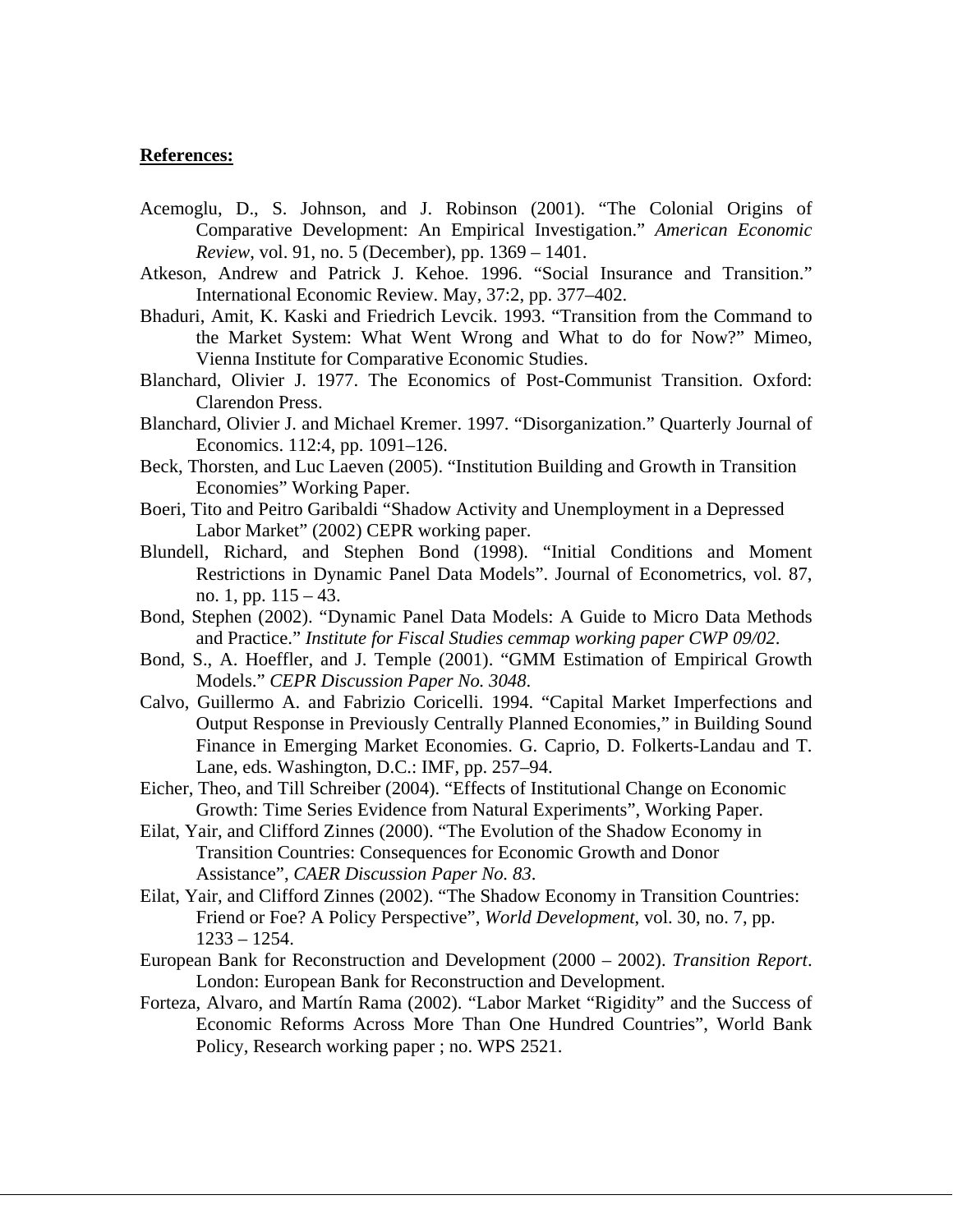- Friedman, E., S. Johnson, D. Kaufmann, and P. Zoido-Lobaton (2000). "Dodging the Grabbing Hand: The Determinants of Unofficial Activity in 69 Countries." Journal of Public Economics, vol. 76, pp. 459 – 493.
- Hall, Robert, and Charles Jones (1999). "Why Do Some Countries Produce So Much More Output Per Worker Than Others?", *Quarterly Journal of Economics*, vol. 114, no. 1, pp. 83 – 116.
- Johnson, S, D. Kaufmann, and A. Shleifer (1997). "The Unofficial Economy in Transition". *Brookings Paper on Economic Activity*, No. 2, pp. 159 – 239.
- Lemieux, T., B. Fortin, P. Frechette (1994). "The Effect of Taxes on Labor Supply in the Underground Economy", *American Economic Review*, vol. 84, no. 1, pp. 231 – 254.
- Li, Wei. 1999. "A Tale of Two Reforms." RAND Journal of Economics. 30:1, pp. 120– 36. Rosati, Dariusz. 1994. "Output Decline During Transition from Plan to Market." Economics of Transition. 2:4, pp. 419–42. Transition Economies: Performance and Challenges 27
- Roland, Gerard and T. Verdier. 1999. "Transition and the Output Fall." Economics of Transition. 7:1, pp. 1–28.
- Schneider, Friedrich, and Dominik Enste (2000). "Shadow Economies: Size, Causes, and Consequences", *Journal of Economic Literature*, vol. 38, no. 1, pp. 77 – 144.
- World Bank (2003). "*Doing Business in 2004: Understanding Regulation*". Oxford University Press.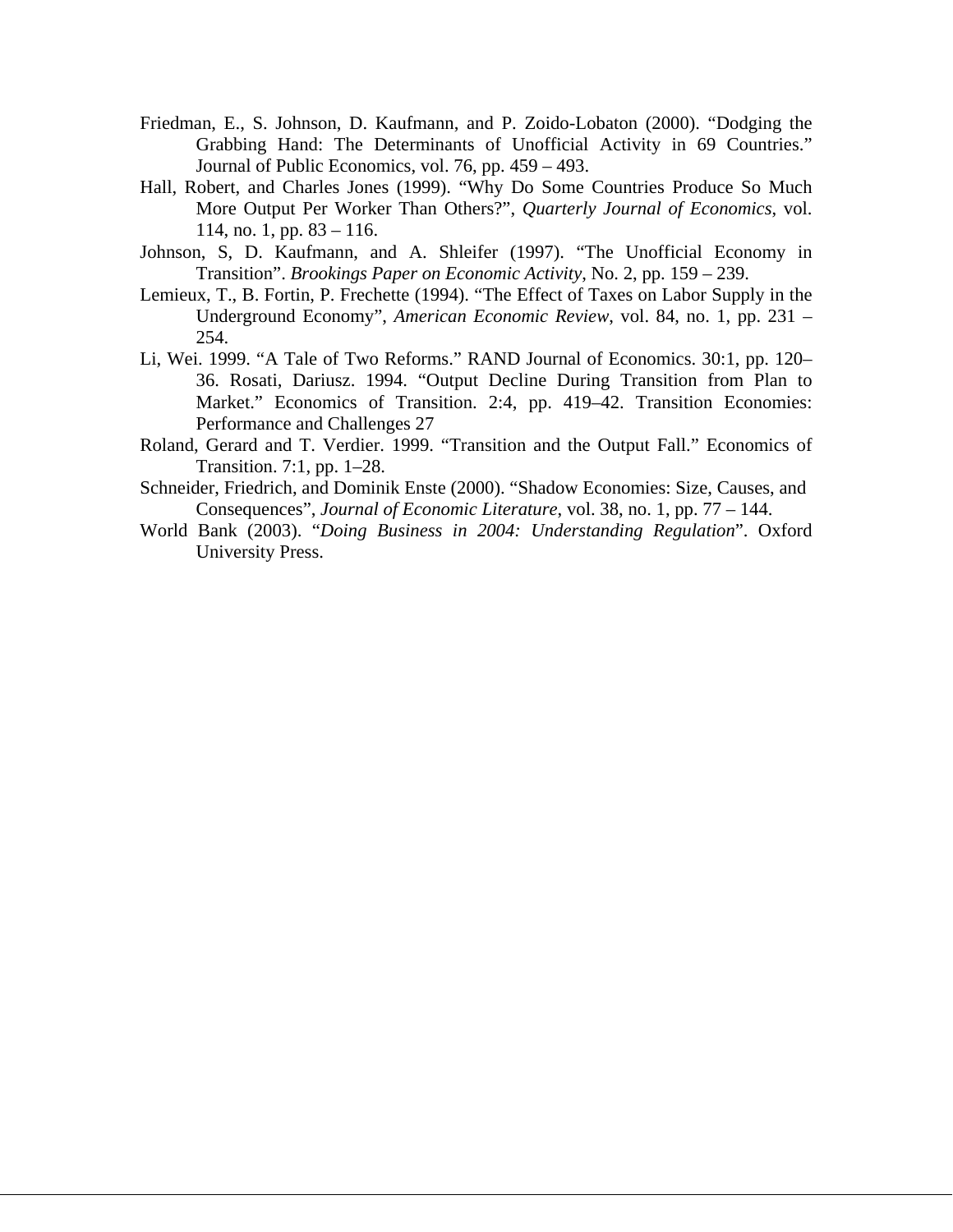| <b>Variable</b>                                                                                               | <b>Mean</b> | Std. Dev. | N   | <b>Max</b> | Min          | <b>Source</b>                                       |
|---------------------------------------------------------------------------------------------------------------|-------------|-----------|-----|------------|--------------|-----------------------------------------------------|
| Enterprise institutions 1991<br>(0 corresponds to central planning, 1<br>to advanced-level OECD institutions) | 0.118       | 0.157     | 25  | 0.46       | $\mathbf{0}$ | EBRD (2000, 2002)<br>Eicher and Schreiber<br>(2004) |
| Flexibility-of-firing 2003<br>(0 least restricted, 1 most restricted)                                         | 0.404       | 0.158     | 23  | 0.71       | 0.15         | World Bank (2003)                                   |
| Flexibility-of-hiring 2003<br>(0 least restricted, 1 most restricted)                                         | 0.516       | 0.162     | 23  | 0.76       | 0.17         | World Bank (2003)                                   |
| Conditions-of-employment 2003<br>(0 least restricted, 1 most restricted)                                      | 0.815       | 0.115     | 23  | 0.93       | 0.53         | World Bank (2003)                                   |
| Employment-law 2003<br>(0 least restricted, 1 most restricted)                                                | 0.578       | 0.092     | 23  | 0.77       | 0.36         | World Bank (2003)                                   |
| Security Contributions<br>Social<br>as<br>fraction of gross wages 2000/01                                     | 0.385       | 0.085     | 25  | 0.60       | 0.22         | <b>World Bank</b><br>(see footnote 1)               |
| Pensions contributions as percentage<br>of gross wages 2000/01                                                | 0.203       | 0.075     | 19  | 0.32       | 0.09         | World Bank<br>(see footnote 1)                      |
| Employment ratio 1991                                                                                         | 0.773       | 0.066     | 22  | 0.90       | 0.66         | <b>TRANSMONEE</b>                                   |
| Size of the Shadow Economy in 1991<br>relative to official GDP                                                | 0.290       | 0.112     | 24  | 0.50       | 0.10         | Eilat and Zinnes<br>(2000)                          |
| fraction of<br>Minimum Wages as<br>average wages 1991                                                         | 0.359       | 0.131     | 16  | 0.61       | 0.13         | World Bank<br>(see footnote 1)                      |
| Log of GDP per capita at Purchasing<br>Power Parity 2001                                                      | 8.539       | 0.794     | 26  | 9.75       | 6.75         | <b>WDI</b> Databse                                  |
| <b>Size of Shadow Economy 1991</b>                                                                            | add         | add       | add | add        | add          | add                                                 |

# **Table 1: Descriptive Statistics**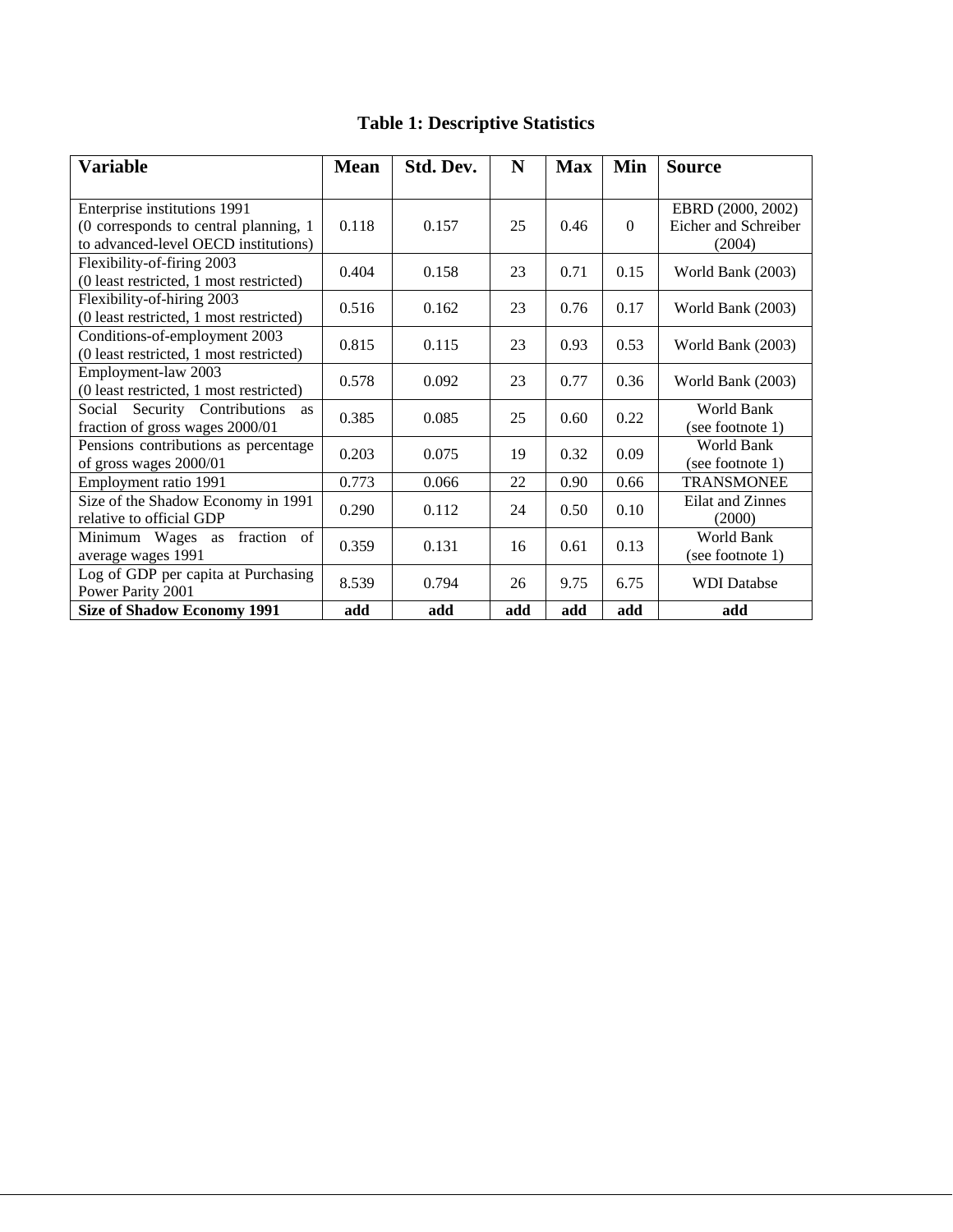#### **Table 2: Effects of Different Institutions on Income**

|                                                        |                       |                       |                     |                     |                       |                       |                       |                       |                       | Dependent variable is log GDP at PPP in 2001 |                       |                |                     |                     |                     |                       |
|--------------------------------------------------------|-----------------------|-----------------------|---------------------|---------------------|-----------------------|-----------------------|-----------------------|-----------------------|-----------------------|----------------------------------------------|-----------------------|----------------|---------------------|---------------------|---------------------|-----------------------|
| <b>Institutions Index</b><br>1991                      | $3.608***$<br>(0.629) | $3.501***$<br>(0.637) | 3.287***<br>(0.638) | 3.379***<br>(0.648) | $3.406***$<br>(0.666) | $3.588***$<br>(0.642) | $3.440***$<br>(0.633) | $4.047***$<br>(1.245) | $4.803***$<br>(0.863) | $3.667***$<br>(0.643)                        | $3.690***$<br>(0.859) | $\mathbf{Add}$ | 3.178***<br>(0.752) | 3.728***<br>(0.859) | 3.405***<br>(0.699) | $3.661***$<br>(0.896) |
| <b>Flexibility to fire</b>                             |                       | 0.331<br>(0.569)      |                     | 0.315<br>(0.562)    |                       |                       |                       |                       |                       |                                              |                       |                |                     |                     |                     |                       |
| <b>Flexibility to hire</b>                             |                       |                       | $-0.305$<br>(0.686) | $-0.287$<br>(0.684) |                       |                       |                       |                       |                       |                                              |                       |                |                     |                     |                     |                       |
| Employment<br><b>Conditions</b>                        |                       |                       |                     |                     | 1.331<br>(0.815)      |                       |                       |                       |                       |                                              |                       |                |                     |                     |                     |                       |
| <b>Employment Law</b>                                  |                       |                       |                     |                     |                       | 0.801<br>(0.880)      |                       |                       |                       |                                              |                       |                |                     |                     |                     |                       |
| Social Security % of<br>gross wages                    |                       |                       |                     |                     |                       |                       | 0.869<br>(1.176)      |                       |                       |                                              |                       |                |                     |                     |                     |                       |
| <b>Pensions Contrib</b><br>% of gross wages            |                       |                       |                     |                     |                       |                       |                       | 1.034<br>(3.326)      |                       |                                              |                       |                |                     |                     |                     |                       |
| <b>Employment Ratio</b>                                |                       |                       |                     |                     |                       |                       |                       |                       | $5.042**$<br>(2.331)  |                                              |                       |                |                     |                     |                     |                       |
| Shadow Economy %<br>of GDP                             |                       |                       |                     |                     |                       |                       |                       |                       |                       | $-0.841$<br>(1.078)                          |                       |                |                     |                     |                     |                       |
| Minimum Wages %<br>of average wages                    |                       |                       |                     |                     |                       |                       |                       |                       |                       |                                              | $-0.253$<br>(1.308)   |                |                     |                     |                     |                       |
| <b>Shadow Economy</b>                                  |                       |                       |                     |                     |                       |                       |                       |                       |                       |                                              |                       | Add            |                     |                     |                     |                       |
| labor indices<br>(avg. of all above)                   |                       |                       |                     |                     |                       |                       |                       |                       |                       |                                              |                       |                | 3.239<br>(2.281)    |                     |                     |                       |
| <b>Factor Analysis</b><br><b>Factor 1 (regulation)</b> |                       |                       |                     |                     |                       |                       |                       |                       |                       |                                              |                       |                |                     | $-0.084$<br>(0.150) |                     | $-0.099$<br>(0.145)   |
| <b>Factor Analysis</b><br>Factor 2 (welfare)           |                       |                       |                     |                     |                       |                       |                       |                       |                       |                                              |                       |                |                     |                     | 0.248<br>(0.213)    | 0.263<br>(0.227)      |
| $R^2$                                                  | 0.49                  | 0.55                  | 0.55                | 0.56                | 0.59                  | 0.56                  | 0.48                  | 0.52                  | 0.62                  | 0.50                                         | 0.49                  |                | 0.57                | 0.57                | 0.58                | 0.59                  |
| N                                                      | 25                    | 22                    | 22                  | 22                  | 22                    | 22                    | 24                    | 18                    | 22                    | 24                                           | 16                    | 21             |                     | 17                  | 17                  | 17                    |

Superscripts \*/\*\*/\*\*\* denote 10, 5, and 1 percent significance levels. White-Standard Errors in parentheses. A constant (not reported) was included in all regressions.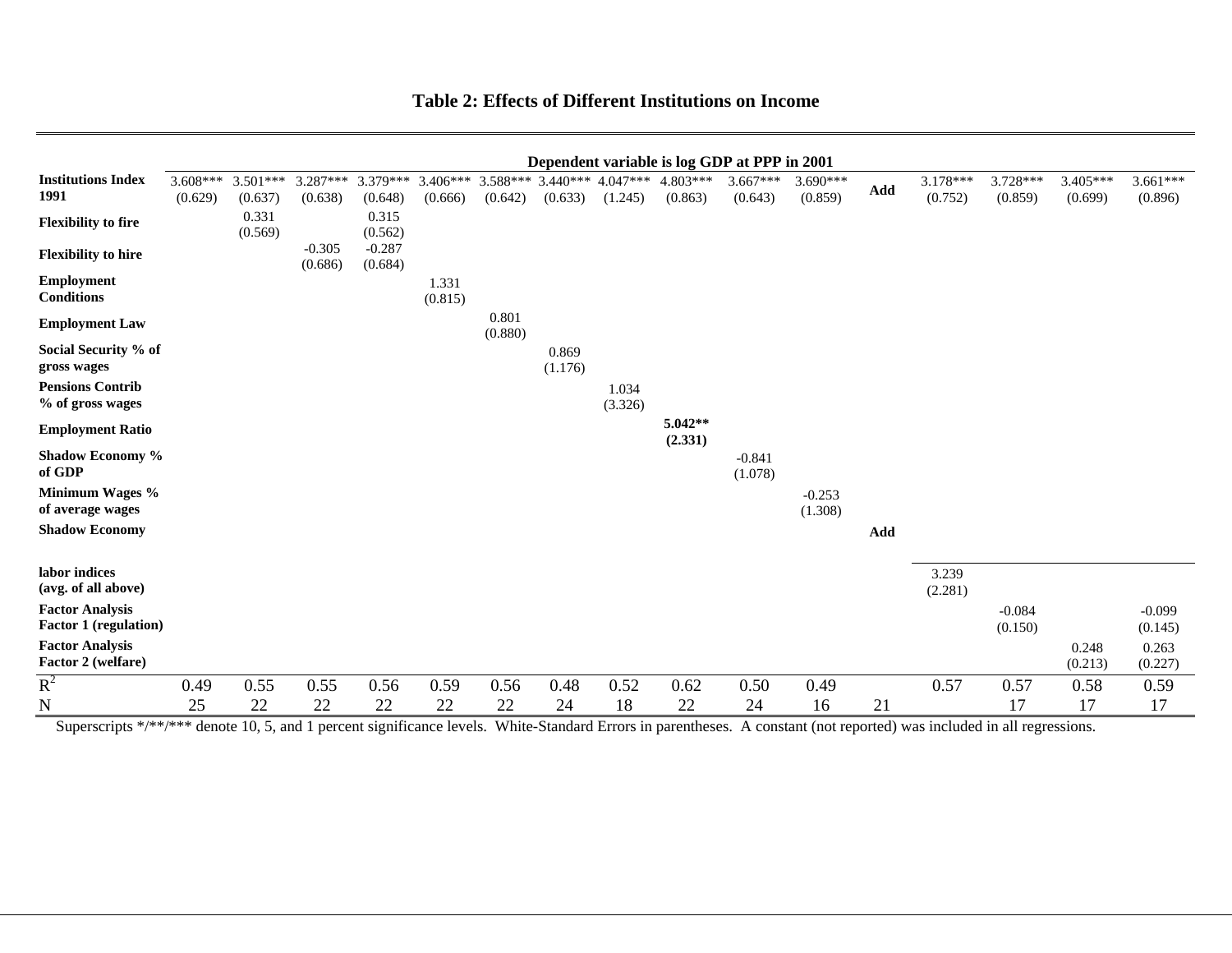|                                                                               | <b>Factor 1</b> | <b>Factor 2</b> |
|-------------------------------------------------------------------------------|-----------------|-----------------|
| Eigenvalue                                                                    | 1.510           | 0.176           |
| <b>Flexibility index loading</b><br>(0 most restrictive, 1 least restrictive) | 0.813           | $-0.078$        |
|                                                                               |                 |                 |
| <b>Employment index loading</b>                                               | 0.642           | 0.174           |
| (0 most restrictive, 1 least restrictive)                                     |                 |                 |
| <b>Social Security contributions loading</b>                                  | 0.568           | 0.225           |
|                                                                               |                 |                 |
| <b>Shadow economy 1991 loading</b>                                            | 0.009           | $-0.335$        |
|                                                                               |                 |                 |
| <b>Employment ratio 1991 loading</b>                                          | $-0.336$        | $-0.116$        |
|                                                                               |                 |                 |

**Table 3: Common Factor Analysis of labor market variables** 

| Table 4                                            |  |
|----------------------------------------------------|--|
| Different Institutions and Growth – Panel Evidence |  |

|                                   |               | Dependent variable: Growth of GDP per capita |               |             |  |  |  |
|-----------------------------------|---------------|----------------------------------------------|---------------|-------------|--|--|--|
|                                   | $1991 - 1997$ | 1991 – 1997                                  | $1991 - 1997$ | 1991 – 1997 |  |  |  |
|                                   | $0.346***$    | $0.361***$                                   | $0.324***$    | $0.338***$  |  |  |  |
| <b>Enterprise institutions</b>    | (0.054)       | (0.051)                                      | (0.034)       | (0.079)     |  |  |  |
| <b>Size of the Shadow Economy</b> |               | $-0.084*$                                    |               | $-0.110*$   |  |  |  |
|                                   | (0.045)       |                                              |               | (0.059)     |  |  |  |
| Minimum Wage (% of avg.)          |               |                                              | $-0.01$       | $-0.037$    |  |  |  |
|                                   |               |                                              | (0.164)       | (0.183)     |  |  |  |
| $GDP_{t-1}$                       | $-0.058**$    | $-0.086**$                                   | $-0.065*$     | $-0.104*$   |  |  |  |
|                                   | (0.025)       | (0.035)                                      | (0.034)       | (0.056)     |  |  |  |
| N                                 | 166           | 159                                          | 137           | 105         |  |  |  |

Superscripts \*/\*\*/\*\*\* denote 10, 5, 1 percent significance levels. Standard Errors in parentheses.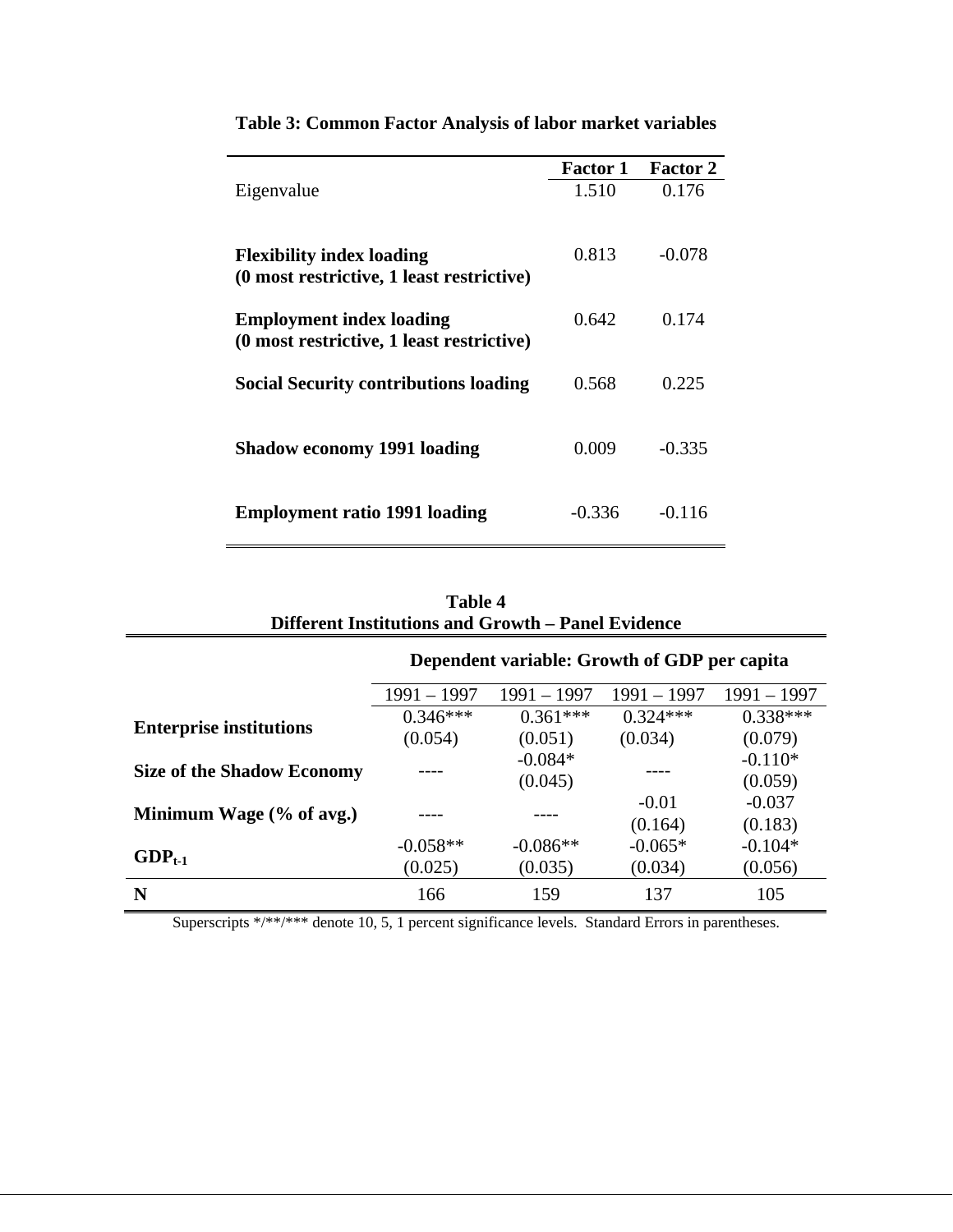|                   |            | Dependent variable: Change in the size of the shadow economy 1991 – 1997 |
|-------------------|------------|--------------------------------------------------------------------------|
|                   | <b>OLS</b> | IV<br>(Instrument: Independence)                                         |
| Inst              | $-0.538$   | $-1.443$                                                                 |
| $Index_{1991}$    | (0.539)    | (0.998)                                                                  |
| $Log(Y_{1991})$   | $-0.430**$ | $-0.292$                                                                 |
|                   | (0.203)    | (0.252)                                                                  |
| $R^2$             | 0.302      |                                                                          |
| $R^2$ first stage |            | 0.394                                                                    |
| N                 | 21         | 21                                                                       |

# **Table 5 Enterprise institutions and the Size of the Shadow Economy**

Superscripts \*/\*\*/\*\*\* denote 10, 5, and 1 percent significance levels. White-Standard Errors in parentheses. A constant (not reported) was included in all regressions.

## **Table 6 Enterprise institutions and the Size of the Shadow Economy**

|                       | Dependent variable: Size of the Shadow Economy, 1997 |            |                            |          |  |  |  |
|-----------------------|------------------------------------------------------|------------|----------------------------|----------|--|--|--|
|                       |                                                      | <b>OLS</b> | IV                         |          |  |  |  |
|                       |                                                      |            | (Instrument: Independence) |          |  |  |  |
| Inst                  | $-0.306$                                             |            | $-1.701$                   |          |  |  |  |
| Index <sub>1991</sub> | (0.608)                                              |            | (1.248)                    |          |  |  |  |
| $Log(Y_{1991})$       | $-0.517**$                                           |            | $-0.304$                   |          |  |  |  |
|                       | (0.193)                                              |            | (0.280)                    |          |  |  |  |
| Inst                  |                                                      | $-0.371$   |                            | $-1.751$ |  |  |  |
| Index $_{1993}$       |                                                      | (0.642)    |                            | (1.336)  |  |  |  |
| $Log(Y_{1993})$       |                                                      | $-0.26$    |                            | 0.049    |  |  |  |
|                       |                                                      | $(-0.25)$  |                            | (0.362)  |  |  |  |
| $R^2$                 | 0.313                                                | 0.195      |                            |          |  |  |  |
| $R^2$ first stage     |                                                      |            | 0.394                      | 0.576    |  |  |  |
| N                     | 21                                                   | 24         | 21                         | 24       |  |  |  |

Superscripts  $*/****$  denote 10, 5, and 1 percent significance levels. White-Standard Errors in parentheses. A constant (not reported) was included in all regressions.